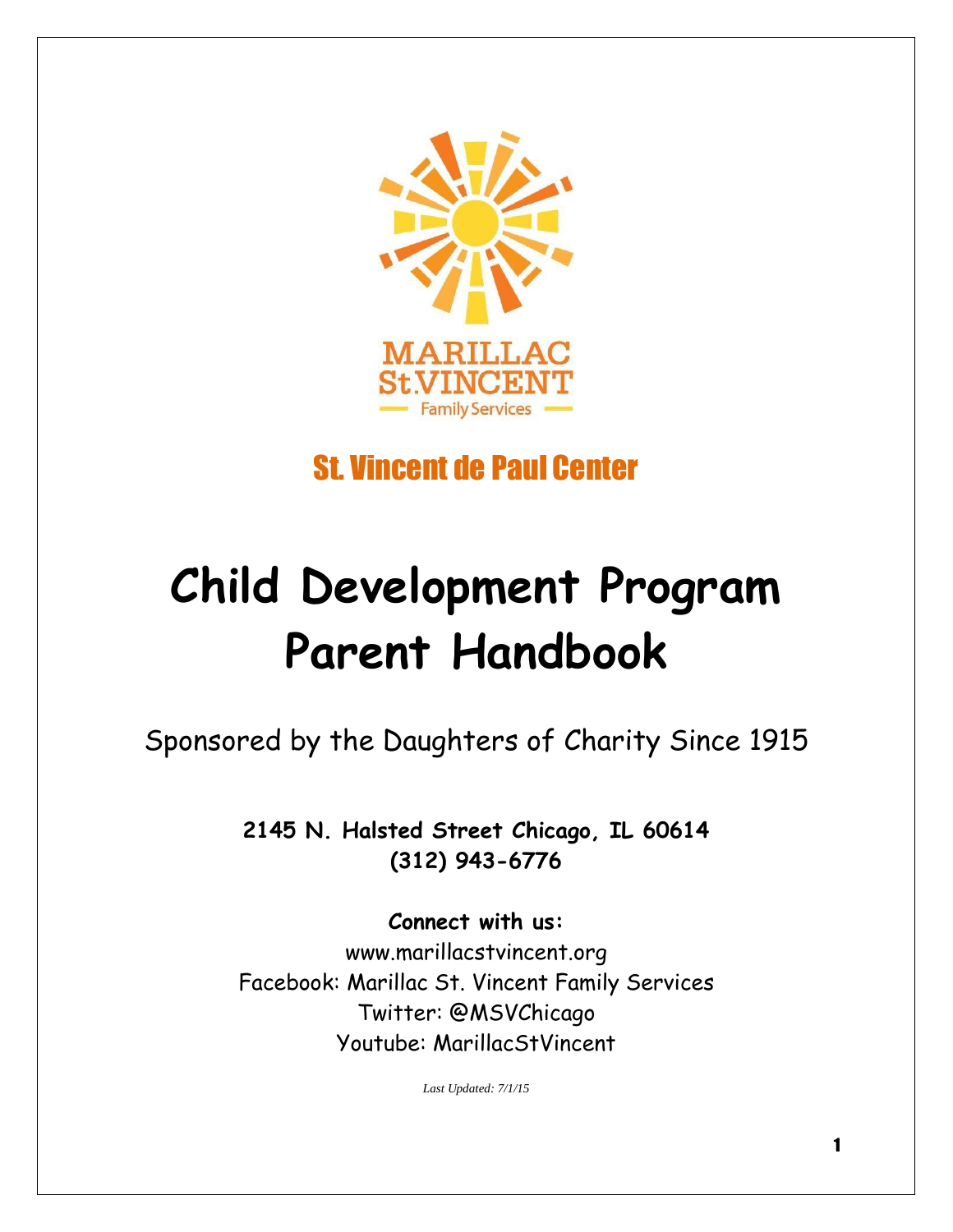

## **Welcome to Marillac St. Vincent Family Service's St. Vincent de Paul Center Site!**

Welcome to St. Vincent de Paul Center! We are delighted that you have chosen us to educate and care for your child. We hope that this handbook will help introduce you to St. Vincent's and answer most of your questions. Please read the handbook carefully so that you are familiar with the Center's policies and procedures, and if you have any questions, we would be more than happy to respond to them.

St. Vincent de Paul Center is a not-for-profit social service agency that provides many programs and services for families. Our Early Childhood Programs provide early learning opportunities for children age 3 months to 5 years and our School-Age Programs develop youth through before & after school programs and full-day summer camp up through age 13. St. Vincent's also provides additional services including Young Expressions Art Therapy, Family Support Services, Community Outreach Services, and Foster Grandparents. We invite you to familiarize yourself with all of our agency programs to help you identify other services that could benefit your family.

Sincerely,

**Joanna Burke Albert Richardson Maureen Hallagan** Early Childhood Director Director of Youth Services Chief Program Officer (Preschool, Birth to Three) (School-Age) (All Programs)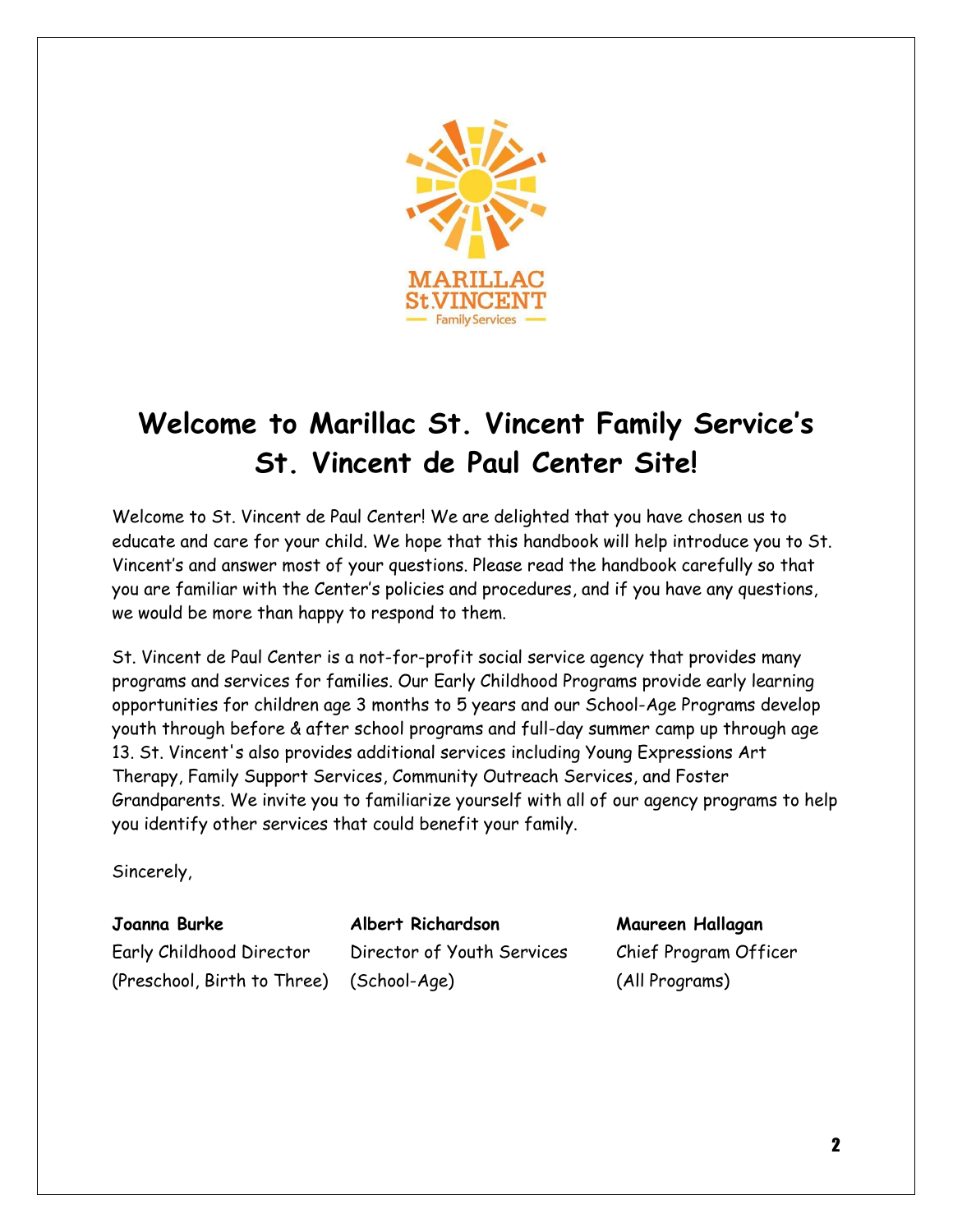## TABLE OF CONTENTS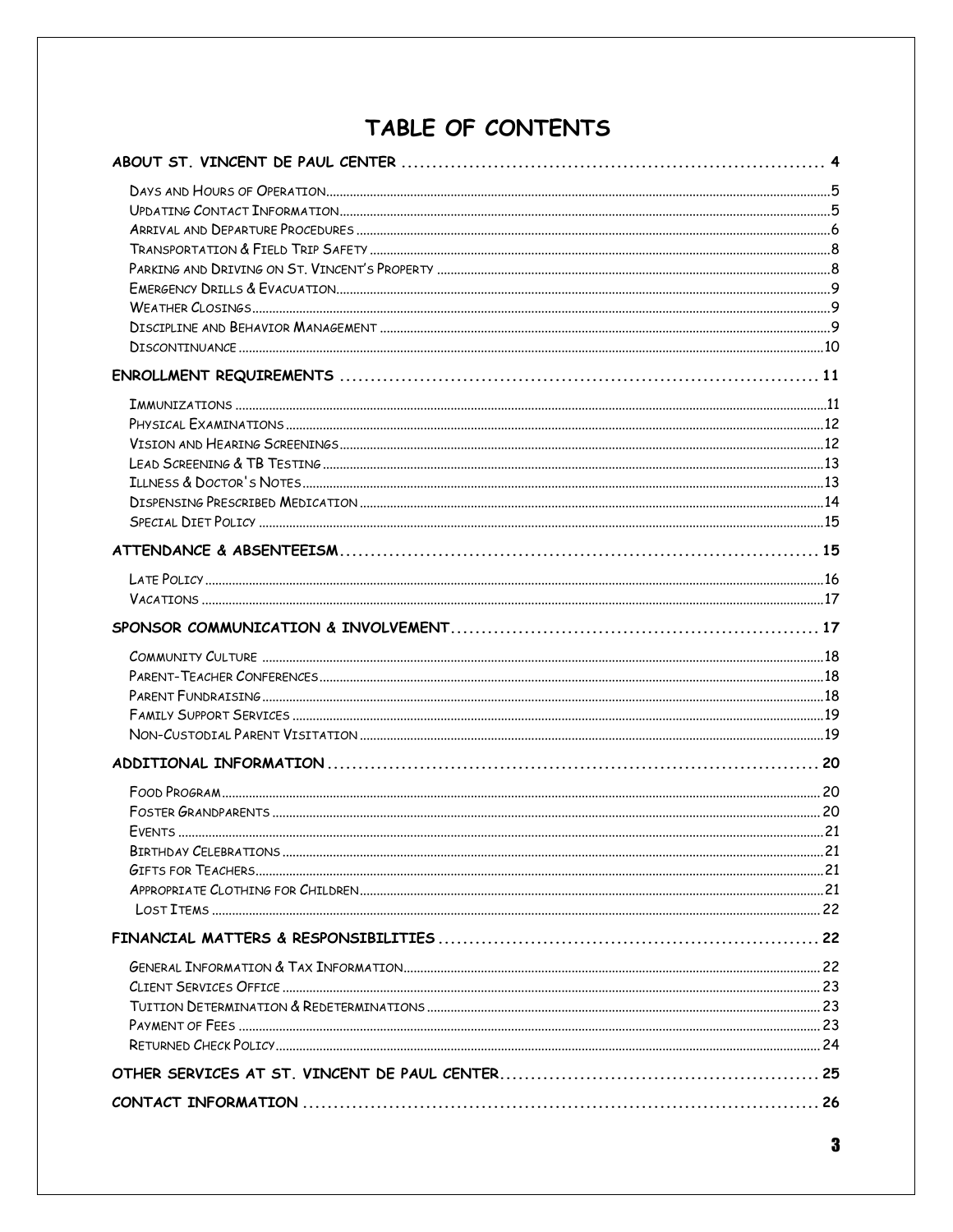## **About St. Vincent de Paul Center**



The Daughters of Charity in Chicago opened the DePaul Day Nursery and Settlement House in 1915 to help neighborhood women who needed to work while their husbands served in World War I. In 1972, the Settlement House merged with St. Vincent Infant Asylum, a 100-year-old home for orphaned children. After the merge, the agency was renamed St. Vincent de Paul Center. In 1914 the Daughters of Charity had also opened Marillac Social Center in East Garfield Park, and in 2015, St. Vincent de Paul Center merged with Marillac Social Center to form Marillac St. Vincent Family Services.

The mission of the Daughters is based on the life of St. Vincent de Paul, with the focus that a whole and healthy family is the hope of society and of a strong family structure.

#### **Our Mission Statement**

As stewards of the Vincentian spirit, St. Vincent de Paul Center is committed to strengthening and empowering those most in need to reach their greatest potential.

We fulfill our mission through quality early childhood education, youth development, comprehensive senior care, and interventions that help people out of crisis and onto a path of security and wellness.

#### **Our Core Values**

**Integrity** Acting with transparency, humility and honesty **Excellence**

Providing quality care with compassion

#### **Creativity**

Being continuously resourceful, and inventive

#### **Advocacy**

Supporting the cause of those who lack resources for a reasonable quality of life

#### **Respect**

Recognizing our own value and upholding the dignity and value of all people **Empowerment**

Providing skills and resources to achieve full human development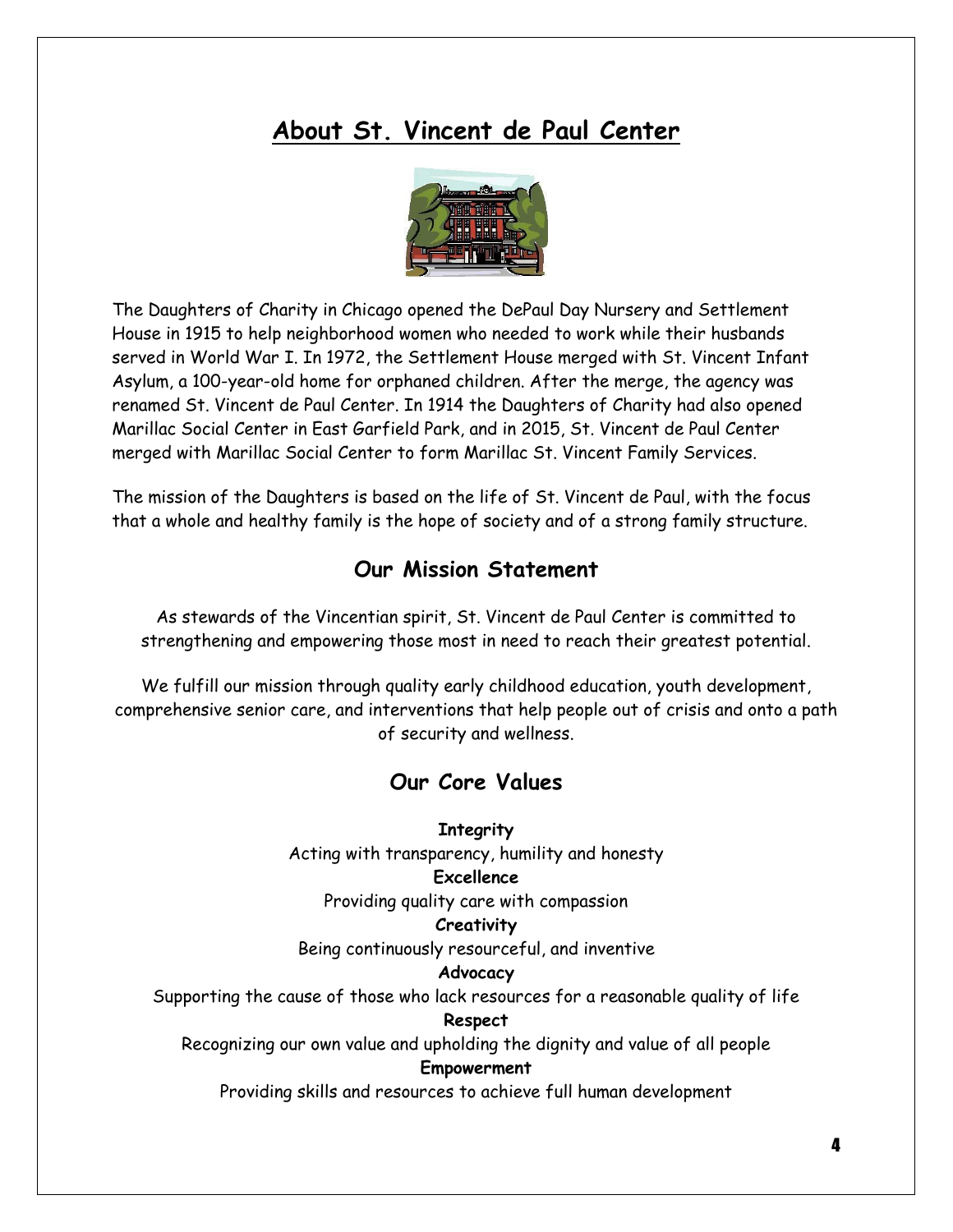#### **Our Goal is to Provide Children and Families with:**

- Affordable, convenient and dependable services for children
- A setting for social, emotional, cognitive and physical development through our use of the Creative Curriculum
- A nurturing environment that fosters early learning experiences and positive growth

#### **Accreditation**

St. Vincent de Paul Center is licensed by the City of Chicago and the State of Illinois. We are accredited by the National Association for the Education of Young Children (NAEYC) and we are a Gold Level ExceleRate rated Center through the Illinois Network of Resource & Referral Agencies.





#### **Days and Hours of Operation**

St. Vincent de Paul Center is open year-round.

- Monday through Friday, from 7:00 am to 6:00 pm
- Morning drop off time between 7:00 am and 9:00 am
- Evening pick up time between 2:30 pm and 6:00 pm

The Center is closed for one week in late August or early September to prepare for the new school year. Please see the current calendar for closing dates.



#### **Updating Contact Information**

It is the parent's responsibility to notify Administrative Services immediately of any temporary or permanent changes of: address (home, work or school), telephone number, place of employment, income, authorized pick up persons, and persons to be called in case of emergencies.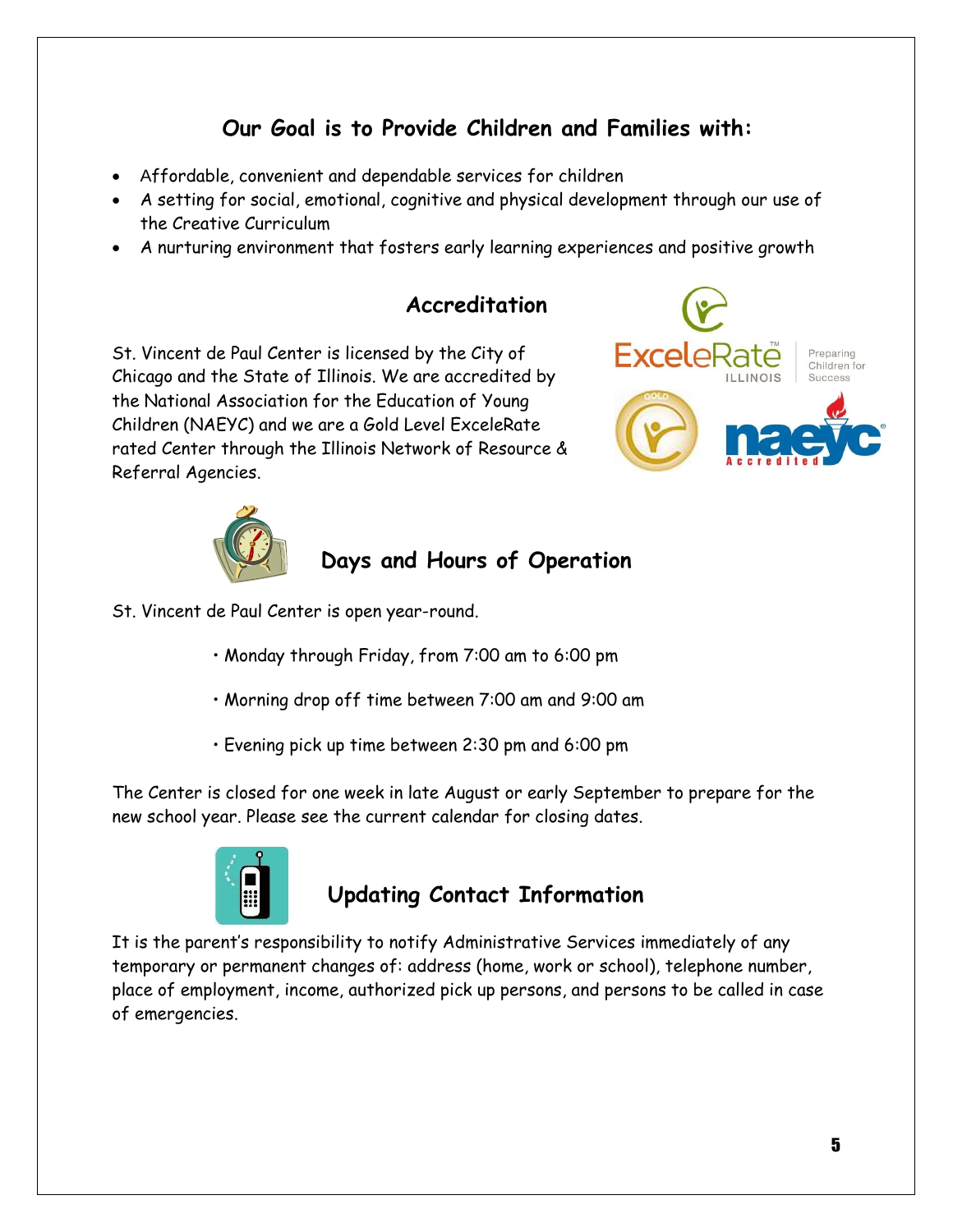

## **Arrival and Departure Procedures**

All visitors to the center must enter through the main entrance on Halsted or through the garage stairwell or elevator.

All persons dropping off children in the morning or picking up children in the afternoon must be 16 years of age or older.

Children must be accompanied at all times and are not allowed to ride the elevator or walk through the building unescorted.

St. Vincent de Paul Center is a drug, alcohol and weapon free facility. No one entering the building can have any drugs, alcohol or weapons in their possession. Any person who violates this policy will be asked to leave. In addition, for the safety of our children, pick up or drop off individuals who smell strongly of marijuana may have their pickup cards revoked or be asked to leave.

Persons who are dropping off or picking up children are not allowed to be under the influence of any drugs or alcohol. If someone appears to be under the influence of drugs or alcohol, they will be asked to leave the building without the child. If he or she insists on taking the child, St. Vincent's reserves the right to call the police. St. Vincent's may also revoke pick up privileges for that person and the family will be at risk for discontinuance. If the pick up person who appears to be under the influence is someone other than the Sponsor, the Sponsor will be called immediately.

#### **MORNING ARRIVAL:**

- Morning drop off is between **7:00 am and 9:00 am**
- Once in the lobby, locate the child's morning card (located on the podium)
- Present the morning card to the teacher upon entering the classroom
- Children will not be admitted to the classroom without the morning card
- Sign the child into the classroom
- Remove the child's coat, hat, gloves, etc. and put them in their locker/cubby
- Infants and toddlers must arrive to the classroom with clean diapers
- Breakfast is served between 8:00 am and 8:45 am

No child will be admitted to the Center after **9:15 am**. The only exception is if the child has a doctor's note and arrives by 11:00 am.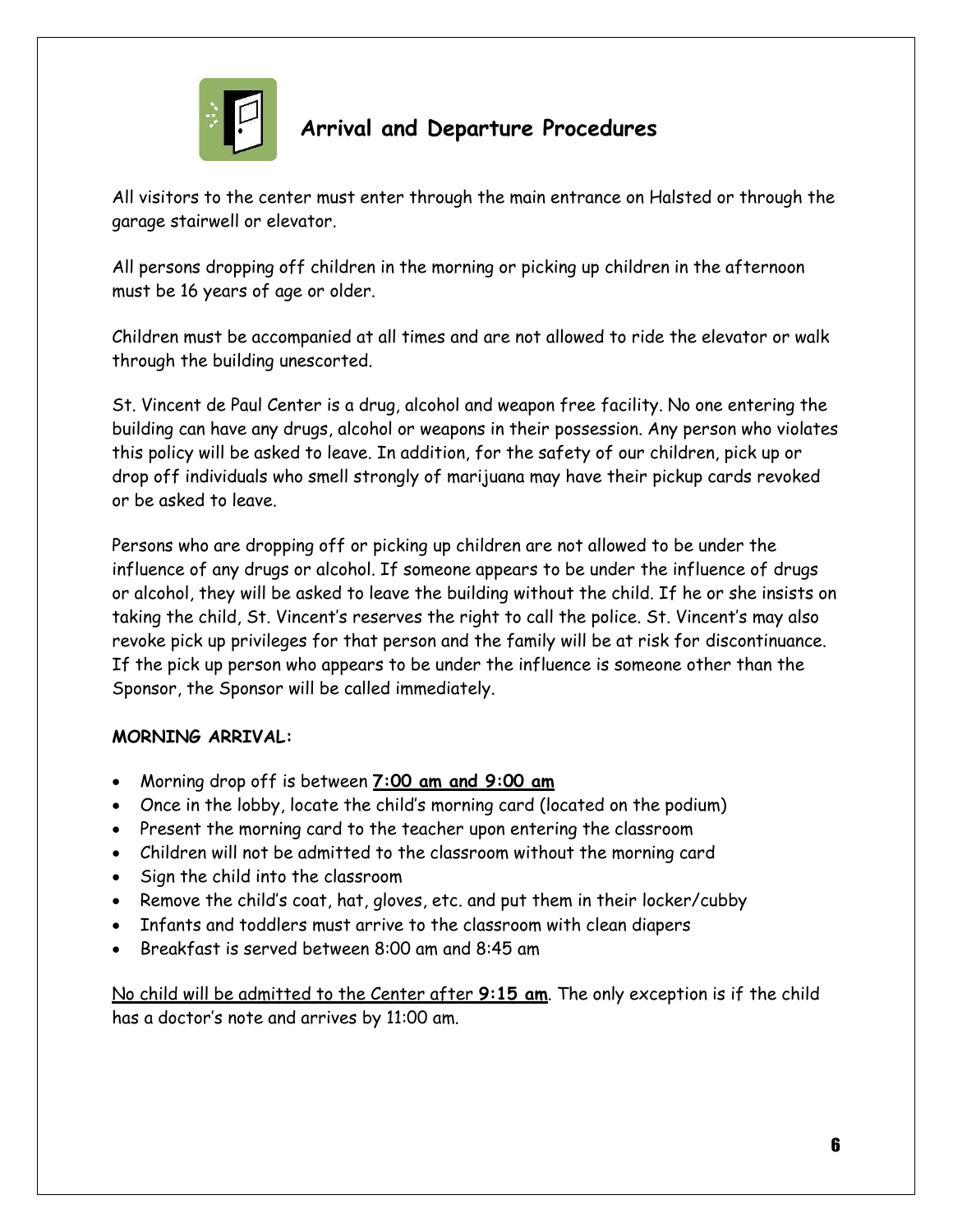#### **AFTERNOON DEPARTURE:**

- Afternoon pick up hours are between **2:30 pm and 6:00 pm**
- Present pick up card to the front desk upon entering the building
- Present pick up card to the teachers in the classroom
- Sign the child out of the classroom
- Collect the child's coat, hat, gloves, etc. from their locker/cubby
- If something is forgotten in the classroom, the authorized pick up person must return to the classroom with the child to retrieve it
- Once a child is released to an authorized pick up person, that person is responsible for the child's safety

At the time of enrollment, you will be issued a pick up card. You will also receive pick up cards for up to three additional authorized pick up people. That card must be presented to the front desk upon entering the building and then again to the teachers in the classroom in order to sign the child out at the end of the day. Pick up cards are issued once a year (in September, or at the time of enrollment). Parents must complete a yearly update of the Vital Information Form before receiving new cards in September.

If a parent wants to remove the name of an authorized pick up person, it is the parent's responsibility to retrieve the pick up card and return it to Administrative Services. At that time a replacement card can be issued to another designated person.



If an authorized pick up person loses the pick up card, there will be a \$5 charge to issue a new card. If an authorized pick up person forgets the card, a temporary pick up slip can be issued by Administrative Services. The authorized pick up person will need to show photo identification in order to receive a temporary pick up slip.

If you are planning to have an unauthorized person pick up your child, you must call or go to the Administrative Services office to request a temporary pick up slip. Please inform the pick up person to go to the Administrative Services office to retrieve the pick up slip. The pick up person must have photo identification, or they will not be given the pick up slip. Only the Sponsor is allowed to authorize a temporary pick up slip, and they will be asked for valid identification. This is for your child's protection and ensures that no one will be allowed to pick up your child without your consent.

> **Staff will not release a child to anyone who does not have a pick up card or temporary pick up slip.**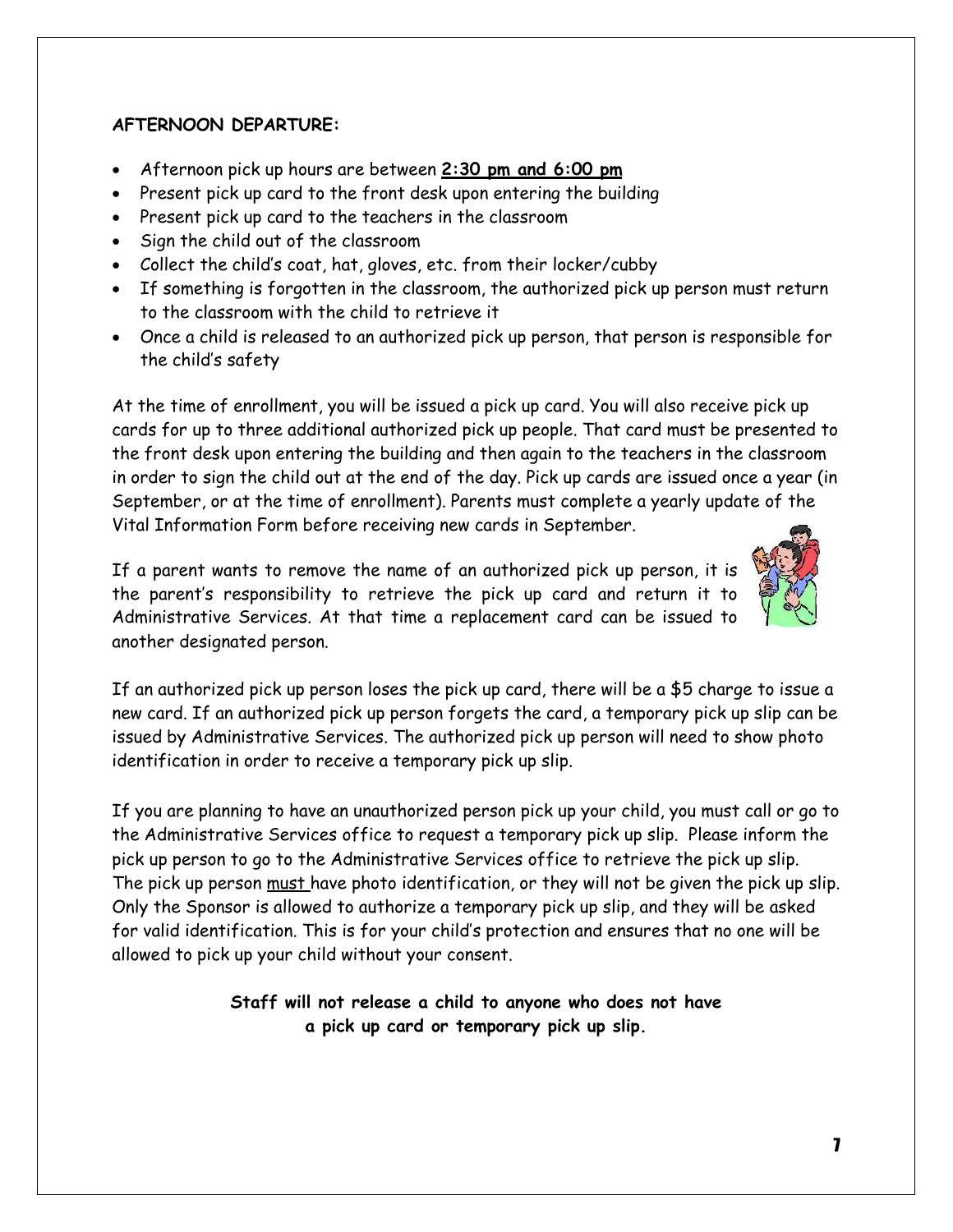

#### **Transportation & Field Trip Safety**

School age children are transported to and from school on St. Vincent buses or will walk with teachers. Throughout the year children three years of age and older take educational and recreational field trips and are transported by St. Vincent buses.

- Sponsors are required to sign a permission slip for field trips. If a Sponsor denies permission for their child to attend a field trip, the child will be placed in another classroom for the day if it can be accommodated. If it cannot be accommodated, the child will not attend St. Vincent's for that day.
- We reserve the right to require a chaperone, keep a child back, or require a child not to attend on a field trip day if there are any safety concerns.
- Bus transportation to and from school and for any field trips will be provided by St. Vincent's unless otherwise approved and coordinated by the Child Development Supervisor. In the event of any unexpected bus problems, teachers will walk students to and from school for that day.
- Children are required to wear their St. Vincent's t-shirt on field trips so that they are easily spotted. To purchase a t-shirt, please contact a Section Supervisor.
- For the school age program, only children seven years of age and older are permitted to participate in swimming activities during the summer. Children under seven will be placed in another classroom on days when any swimming activities are planned.

## **Parking and Driving on St. Vincent's Property**



#### **When driving/parking on Center property, please:**

- Do not drive over five miles per hour
- Enter and exit the parking garage cautiously
- Do not park in parking spaces/areas that are reserved for the handicapped or for agency vehicles
- Do not leave children unattended in cars at any time and never leave the motor running
- Yield to pedestrians at all times
- Be especially watchful for small children
- Please turn music down so you can listen for children
- All-day parking in the center garage is reserved for staff only

St. Vincent staff reserve the right to revoke garage privileges if someone is found to be breaking any of the above listed rules.

When Parking on Halsted, please do not park in the "Handicapped" zone; this is strictly prohibited at all times. Additionally, please do not park so close to the driveway that it makes exit turns for the school buses and other vehicles difficult and unsafe.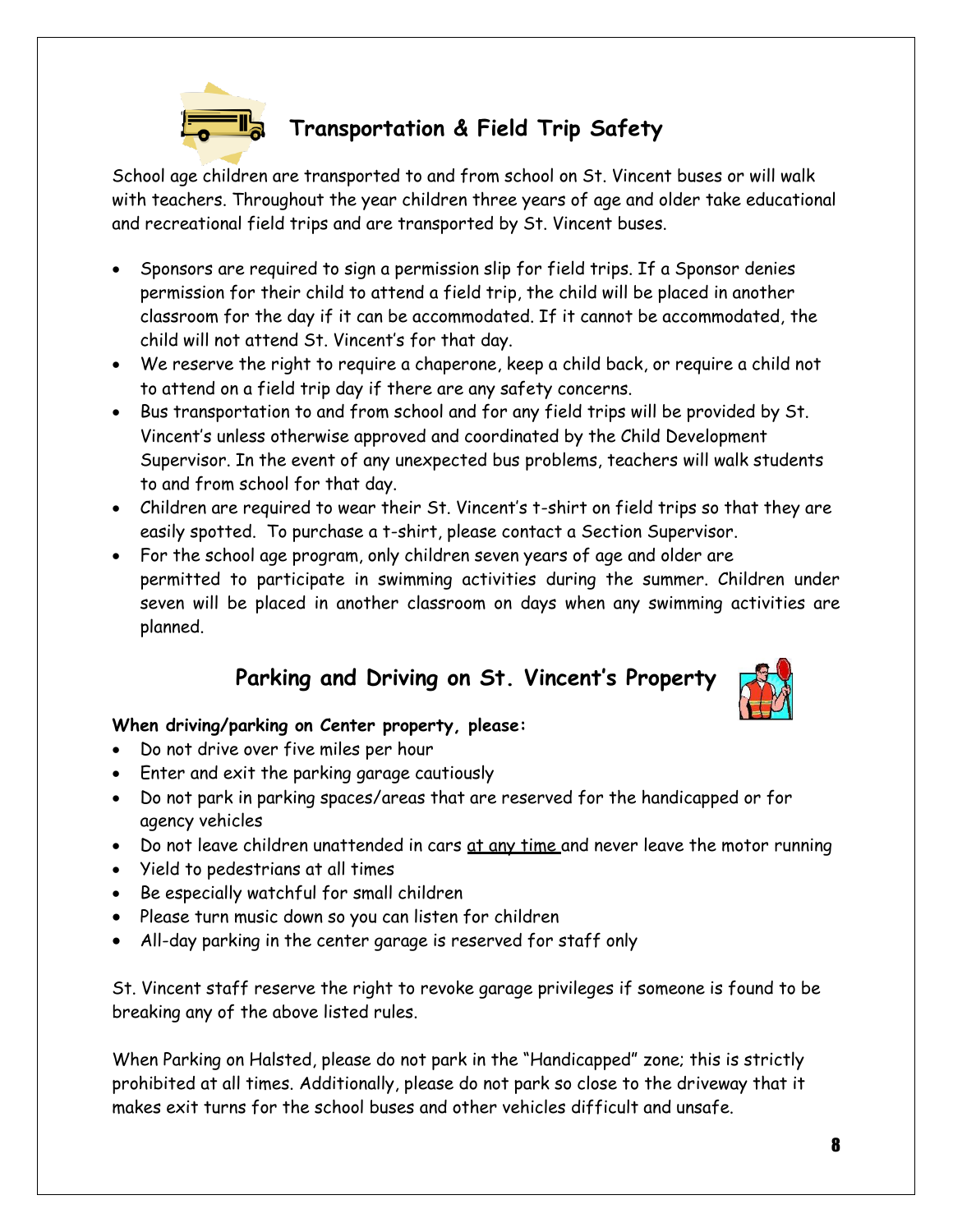

# **Emergency Drills & Evacuation**

Fire, tornado, and lockdown drills are conducted (unannounced) on a regular basis. Parents who are in the building while a drill is in progress must also evacuate or follow alternative staff instructions. As a safety precaution, do not remove your child from his/her group until an "all-clear" has been announced, the child has returned to the classroom and attendance has been taken.

If there is a need to evacuate the building due to an emergency, Center staff will call parents to notify them of how to proceed.





If the Center is closed because of inclement weather, it will be announced that morning on WGN-AM (720) radio. In addition, you can log onto: [www.emergencyclosings.com o](http://www.emergencyclosings.com/)r call 847-238-1234.

In the event of bad weather, please allow yourself enough travel time to drop off your child by 9:00 a.m. and pick-up your child by the 6:00 p.m. closing.

#### **Discipline and Behavior Management**

Descriptive praise and positive reinforcement are the effective methods of behavior management that we use at St. Vincent's. When children receive specific, positive, peaceful and understanding interaction from adults, they develop good self-concepts, problem solving skills and self-discipline. Based on this belief of how children learn and develop values, St. Vincent de Paul Center practices the following discipline and behavior management practices.

#### **The Center's policy states that staff will:**

- Offer specific, descriptive, encouragement
- Reason with and set limits
- Model appropriate behavior
- Modify the classroom curriculum and environment to meet a child's individual needs
- Listen to every child
- Provide alternatives for inappropriate behavior
- Provide natural and logical consequences for behavior
- Respect the needs, desires and feelings of the child
- Use age-appropriate explanations

#### **The Center's policy states that staff will NOT:**

Physically punish the child in any way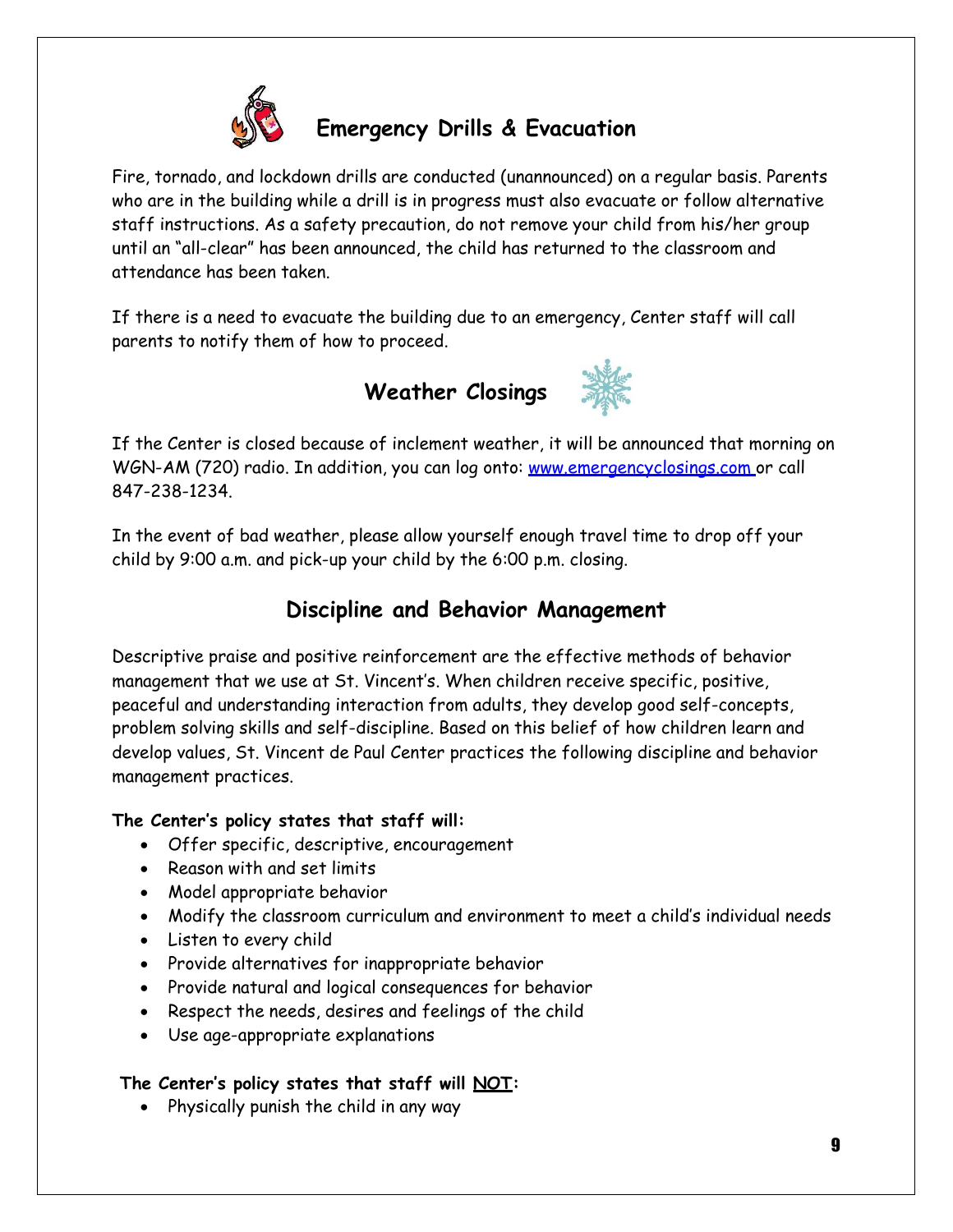- Verbally abuse the child in any way
- Use profanity
- Shame or punish when bathroom accidents occur
- Deny food or rest as a form of punishment
- Leave the children unattended or without supervision
- Criticize, make fun of, or otherwise belittle parents, families or ethnic groups

If a child's behavior becomes unmanageable during the day, or the child is a danger to themselves or others, the Sponsor may be called and asked to pick up the child.

## **Discontinuance**



If a Sponsor chooses to remove a child from the Child Care Program, written notification is requested at least two weeks in advance. A Discontinuance Notification Form can be found in the Administrative Office in room 143. This notification will help Center Staff better prepare the child and the classroom for the transition.

Parents are encouraged to communicate with St. Vincent de Paul Center Staff on a regular basis. If a problem or concern arises, good communication can help staff determine how to move forward to find the best solution for a family.

When that happens, the St. Vincent Staff member will schedule a meeting with the Sponsor. The purpose of the meeting is to address the concerns the Sponsor or staff member has, and to develop an appropriate plan of action. This plan will be reassessed after a period of time to determine its effectiveness. If the plan is not working, the Center reserves the right to discontinue the child. When a decision is made to discontinue a child, the parent will receive written notification and referrals to other possible Child Care programs.

#### **The Center reserves the right to discontinue services for a family if:**

- the Center is unable to provide for a child's needs
- the child is unable to adjust to the Child Care setting
- the family does not comply with Center policies
- the Sponsor is unwilling to cooperate with the Center Staff
- the Sponsor fails to pay tuition or late fees
- the Sponsor fails to complete and submit required forms
- the child does not meet the attendance requirements
- the family no longer meets eligibility requirements for Child Care
- there is any physical or verbal abuse of any person or property
- any false information is given by the Sponsor either verbally or in writing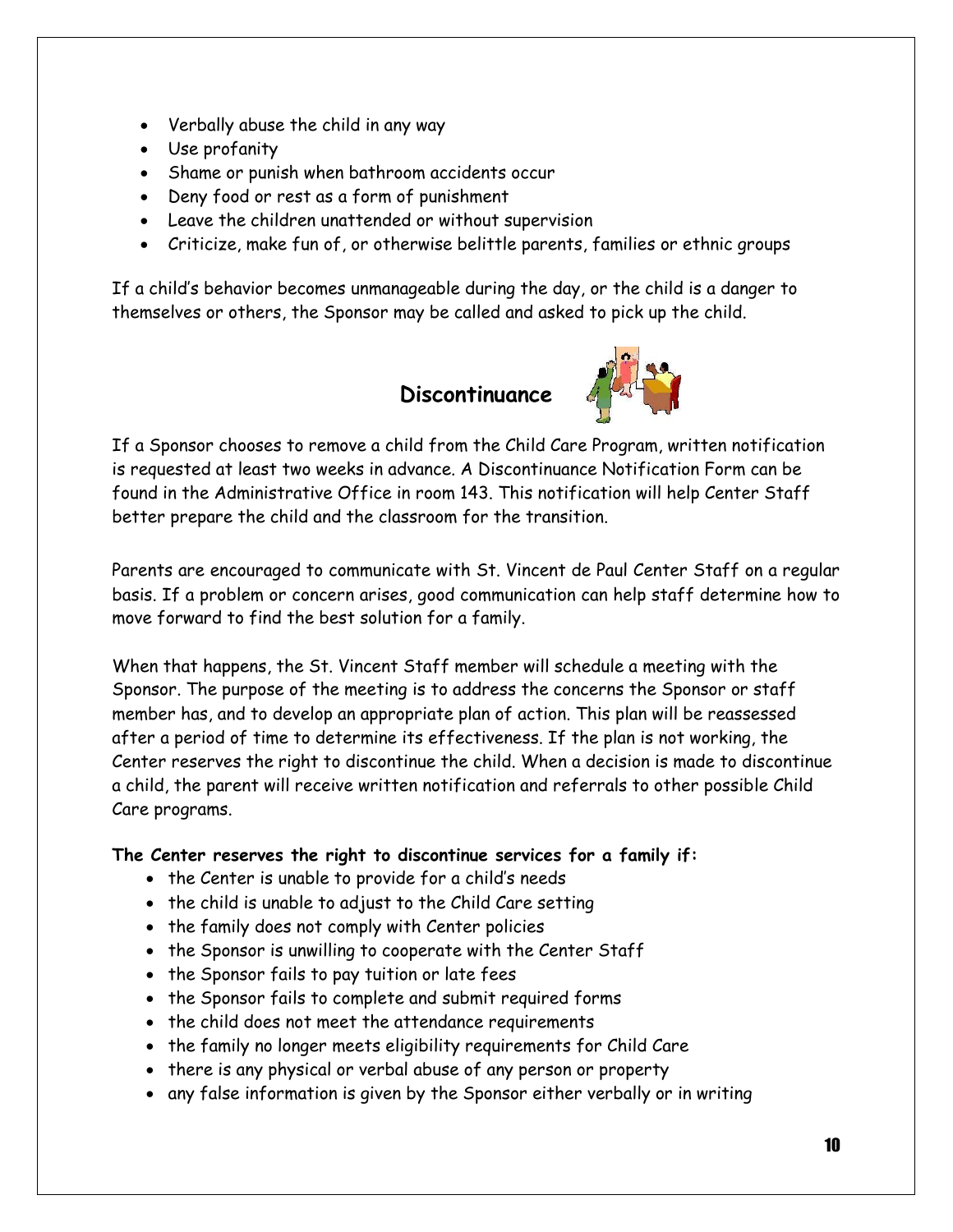• the child ages out of the Child Care Program at 13 years of age Center staff will provide a two week written notice of discontinuance to the Sponsor. We reserve the right to give written or verbal notice of immediate discontinuance when there are extreme circumstances that could affect the well-being of staff or other children.

## **Enrollment Requirements**

The Center's objective is to protect the health and well-being of each individual child, as well as that of the entire group as a whole. Prior to enrollment parents will be asked to provide a birth certificate or other proof of identity. If the information is not received within 30 days, please note that we are required by law to notify the Illinois State Police.

We will also request certain health related requirements regarding physicals, immunizations and other pertinent health information. It is important that you provide accurate and complete information so that we can best care for your child.



Children are required to have a complete medical examination prior to admission, including up-to-date immunizations. This is a City and State Licensing requirement.

As the child ages, updated physicals and immunization records will be required in order to maintain current medical records. Parents who are not in compliance are given a written Immunization Due Notice, which allows them a two-week time frame to either take the child to the doctor for the required immunization(s) or provide proof of a scheduled appointment.

If there is no response from the parent within two weeks after written notices are issued, the child will be suspended until the immunization updates are provided on an appropriate Medical Shot Record. If the family fails to provide proper medical documentation, the child may be discontinued.

The immunizations listed below are required by the Chicago Department of Health. If you or your doctor prefers not to give certain immunizations, we must have the Doctor's reason in writing**.**

- **• DTP or DtaP:** 2 months, 4 months, 6 months, 15-18 months, and 4-6 years
- **• Polio, OPV or IPV:** 2 months, 4 months, 6-18 months, 4-6 years
- **• Measles, Mumps & Rubella (MMR):** 12-15 months, 4-6 years
- **• Haemophilus influenza type b (HiB):** 2 months, 4 months, 6 months, 12-15 months
- **• Hepatitis B (HB):** Birth, 2 months, 6-18 months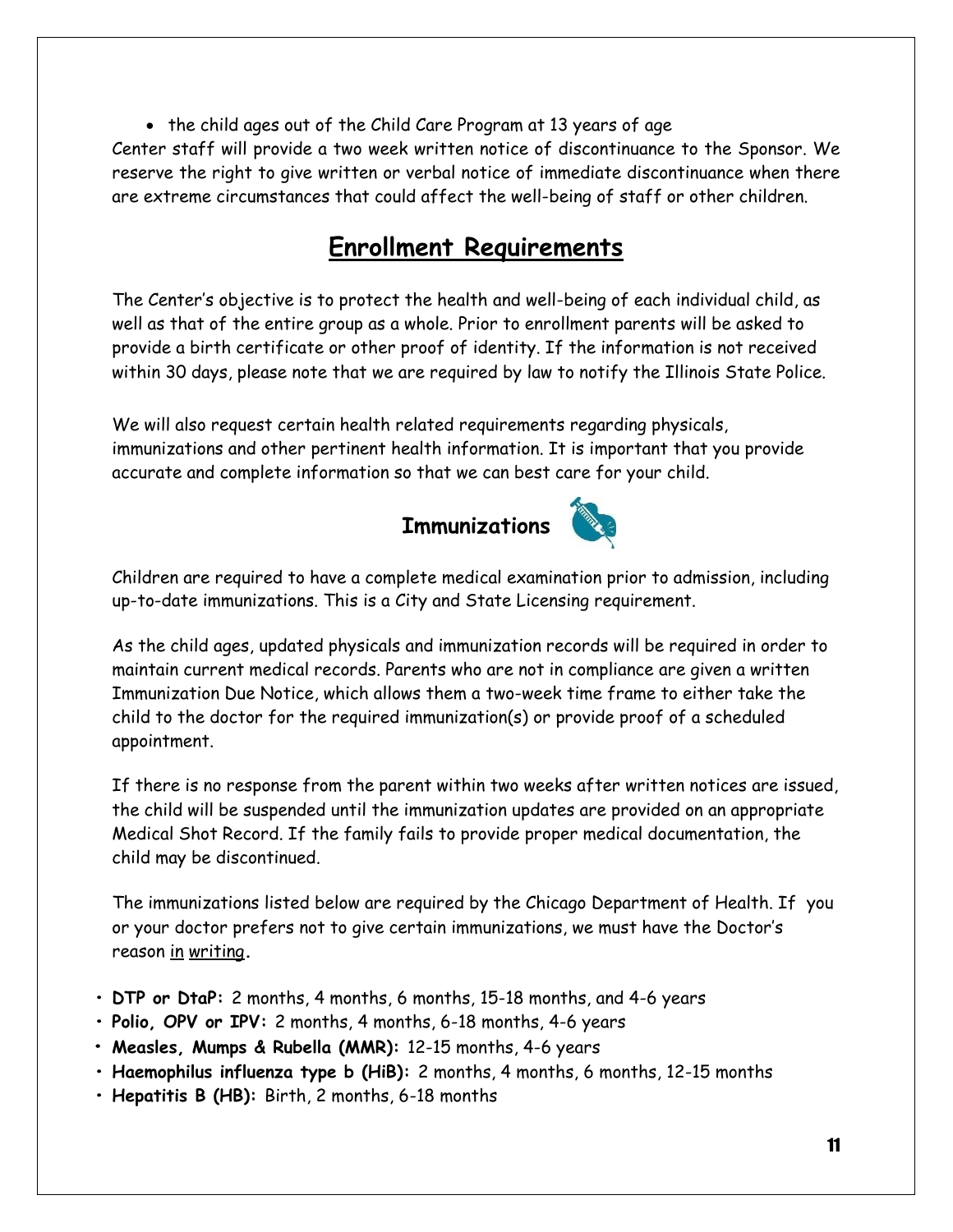- **• Pneumococcal Disease:** 2 months, 4 months, 6 months, 12–15 months
- **• Varicella (Chickenpox):** 12–15 months

The immunizations listed below are strongly recommended by the American Academy of Pediatrics for any child attending a Child Care program:

- **• Hepatitis A:** 12-24 months
- **• Influenza (Flu Shot):** yearly after 6 months

## **Physical Examinations**

City and State Licensing requires that children have physical examinations according to the following schedule:

For children two years and younger:

- 2 months
- 4 months
- 6 months
- 9 months
- 12 months
- 15 months
- 18 months
- 24 month

#### For children two years and older:

Upon admission to the Center and then annually, shortly after the child's birthday.

Updated physical exams are required within four weeks of when the Center gives notification that it is due. If there is no response from the Sponsor within that time, the child will be suspended until the updated documentation is provided.

Children with asthma, allergies or who have experienced seizures must provide additional documentation with the Asthma Action Form, Allergy Action Form or Seizure Action Form, which will need to be filled out by the doctor before admission to the Center and yearly thereafter. This documentation is needed so that the Center can be prepared to respond to any type of reaction or emergency that the child may have.

#### **Health Screenings**

**Vision & Hearing:** The State of Illinois requires that all preschool children, ages 3-5 be annually screened for vision and hearing. The center will provide this screening each spring at no cost to families.

**Dentist:** Smile Illinois and their Mobile Dentist comes to St. Vincent de Paul Center every August. Enrollment forms are typically passed out to all families in June and the Dentist visit is provided at no cost to parents.



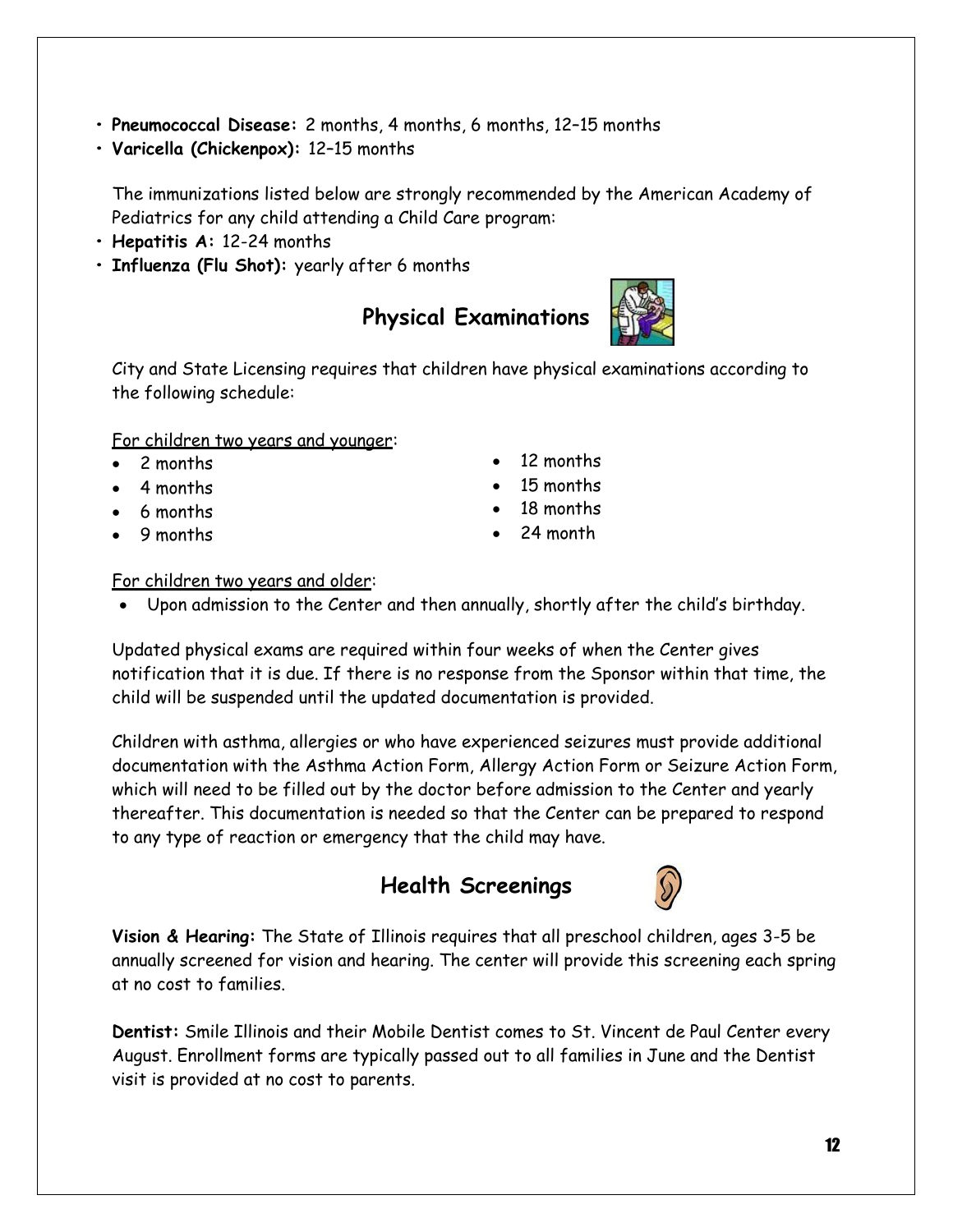

## **Lead Screening**

In the City of Chicago, lead screening is required at 6 months of age and then yearly until 6 years of age. The result must be recorded on the child's physical examination form. Please make sure to inform the child's physician of this requirement. If the doctor concludes that the child does not need the test, it must be documented on the physical or the physical form will be incomplete.



TB testing by the mantoux method is required for all children after the age of one year unless waived by the physician. The result must be recorded on the physical examination form. If the doctor concludes that the child does not need the test, it must be documented on the physical or the physical form will be incomplete.



## **Illness**

If a child becomes ill during the day, the Sponsor is notified immediately. Once called the Sponsor or another authorized pick up person is expected to pick the child up within an hour. If the Center Staff are unable to get in touch with the Sponsor, they will continue calling the emergency contacts and other pick up people.

#### **Possible reasons for which a child will be sent home include:**

- diarrhea (three or more loose stools)
- vomiting
- temperature of 100 or more
- earache
- toothache
- eye infection



- head lice
- severe stomach ache
- conjunctivitis
- rash from a possible contagious source
- child is too ill to participate in regular activities

A doctor's note of good health must be presented for re-admittance in the following situations:

- An absence of five or more consecutive days due to illness
- Surgery or hospitalization
- Return from travel to another country (must also have a new physical exam)
- Any absence because of a communicable disease (as defined by the Illinois Department of Public Health and enforced by the Chicago Department of Health)
- Ear infection, eye redness or infection, head lice, Ringworm, Chicken Pox, or any rash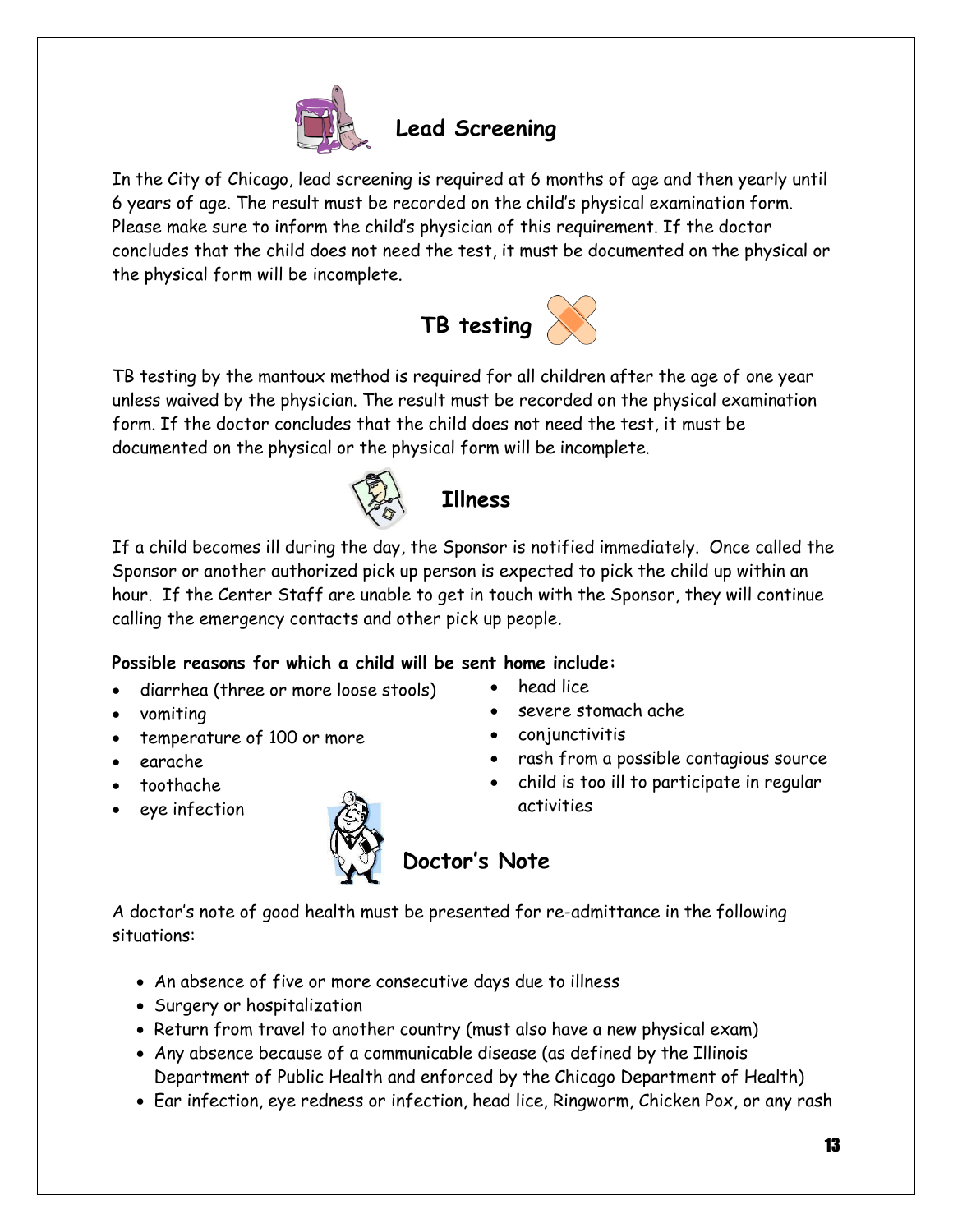of unknown origin

If a child is absent on a regular basis due to health reasons

A doctor's note is suggested if a child has been sick less than five days but has seen a doctor.

#### **Dispensing Prescribed Medication**



If a child needs medication to be administered during the school day, arrangements must be made with Administrative Services. If the medication is only required once or twice a day, the Center will recommend that it is dispensed at home by the Sponsor. All medications are stored in a locked and secure location, and are administered by the Section Supervisors, the Center Nurse or the Section Supervisor's designee.

- Medication must be brought to the Administrative Services office, where a Medication Consent Form is to be completed.
- A log must be signed when dropping off and picking up any medications brought to the Center. At no time should medication be brought to the child's classroom.
- All medication should be in the original container with the pharmacy label that includes the child's name, medication name and dosage instructions.
- Students requiring over-the-counter medication during school hours must be authorized in writing by the child's physician or Sponsor. Medication must be in the original container and be clearly labeled with the child's name. A Section Supervisor or the Center Nurse must approve the written authorization.
- Upon enrollment each Sponsor signs a consent form granting permission to administer a non-aspirin medication to prevent high fever and possible febrile seizure. If a nonaspirin is given, the Sponsor will be notified.
- If the child is on a field trip, a plan will be made to send along any medications he/she needs to take.

If the dosage of a medication changes a new prescription or written notification from the physician is required. If a child no longer needs a medication, the sponsor must submit written notification to stop administering the medication. In some instances, a note from the physician may be required by the Center in order to clarify discontinuing the medication.

Children who have chronic illnesses such as Asthma, Diabetes or a Seizure Disorder may keep medications locked in the Administrative Services office or in a locked cupboard in the classroom to be used on an **as-needed basis**. A Medication Administration Consent Form must be filled out indicating that the Sponsor authorizes the administration of the prescribed medication, when the child needs it.

For children with asthma, allergies or who have experienced seizures, an Action Plan Form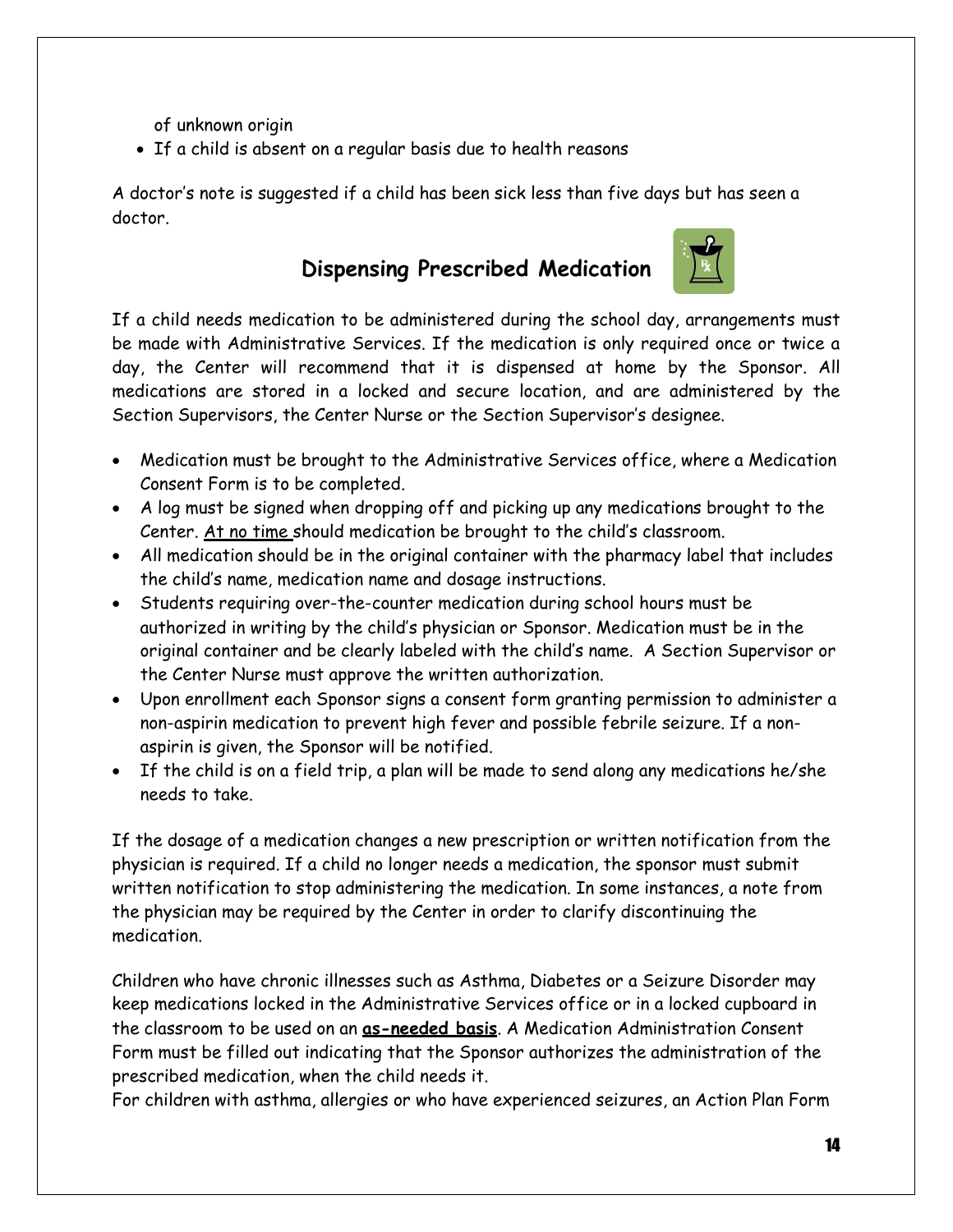is required and must be completed and signed by the physician and the Sponsor. These forms can be obtained from Administrative Services and will need to be re-submitted yearly.

If you have a school age student who carries and self-administers medication, (ie: asthma inhaler or epi-pen), there is a form that must be filled out by the physician.

#### **Special Diet Policy**

We make every effort to accommodate the special diets of children we serve. We participate in a federally-funded Child Nutrition Program, and as such, must follow their guidelines. All sponsors with any requests for special diets must complete the Physician Statement for Food Substitution provided by the Illinois State Board of Education and the SVDPC Allergy Action Plan.

All of our food and beverage products are free of pork, peanuts, tree nuts, and are not processed on equipment that comes in contact with nuts, so no special accommodations are necessary for special diets regarding nuts or pork products.

We provide substitutions to accommodate allergies to gluten, fish or seafood, fruits and vegetables, and dairy. Substitutions include gluten-free products, soy products, and alternate meals. We will allow Sponsors to provide their own food only if we receive specific medical documentation that the child is allergic to the substitution we provide or in cases of extreme special dietary needs. At this time we are unable to accommodate vegan diets, and we cannot accommodate personal preferences.



The attendance of every child in the Center is closely monitored. Regular attendance is extremely important both for the adjustment of the child as well as the Center's funding. The following are the Center's expectations regarding absences and attendance.

- Parents must call in ALL absences to Administrative Services at (312) 943-6776, or extension 2143.
- In order for an absence to be excused, documentation must be provided (ie: doctor's note).
- If we do not receive a call about a child's absence, it will automatically be recorded as one of the ten allowed vacation days.
- If the child arrives after 9:15 am and is not allowed into the classroom, that absence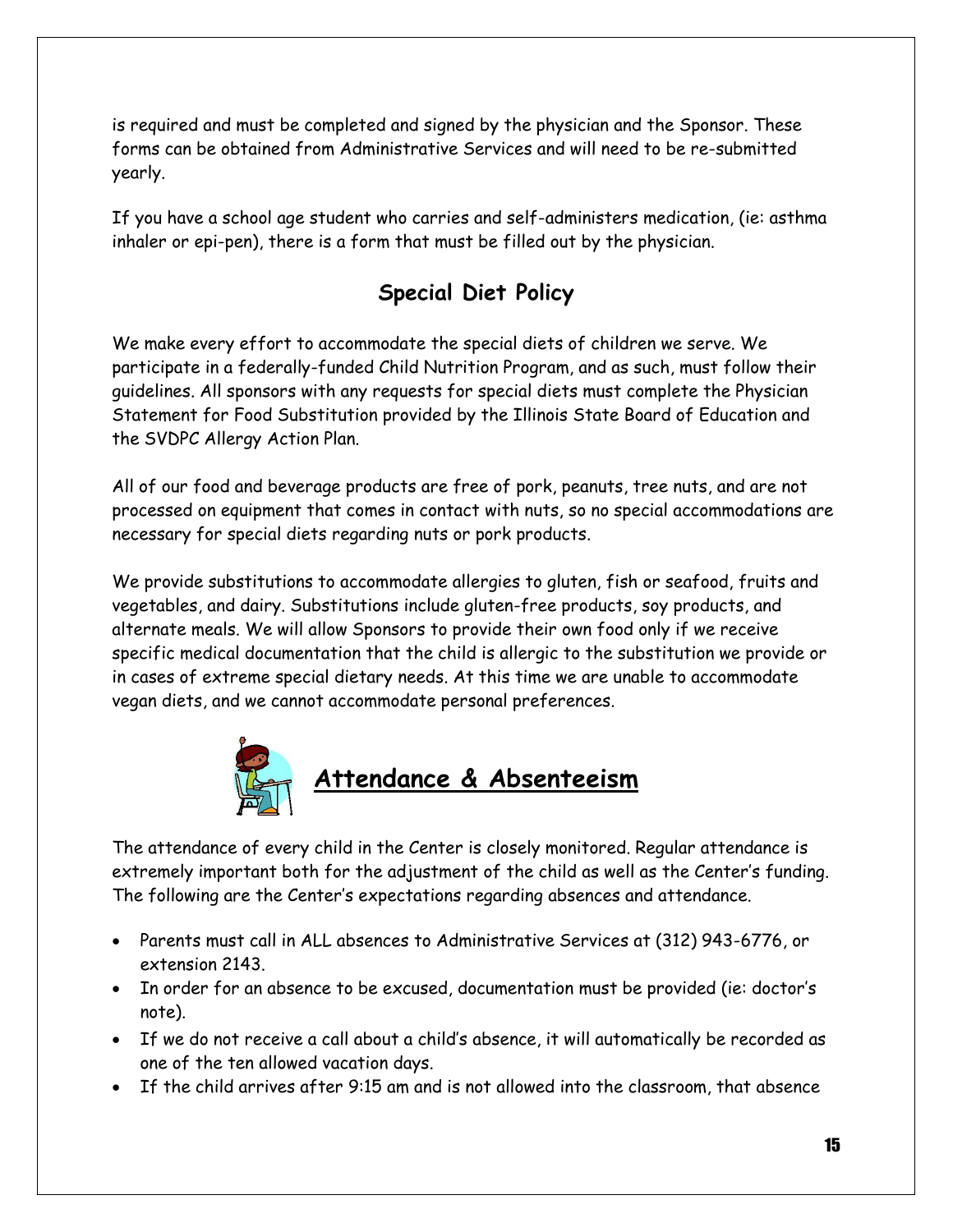will be recorded as one of the ten allowed vacation days.

- A vacation form must be completed and submitted to Administrative Services when a child takes more than one day of planned vacation.
- A child who is absent for one week without notifying Administrative Services is subject to discontinuance.
- If reasonable explanation/documentation for excessive absences (excused or unexcused) cannot be provided, the child may be discontinued.



#### **Morning Lates**

Morning drop off is between **7:00 am and 9:00 am**. For your convenience, the Center allows drop off for an additional 15 minutes after 9:00 am in case of emergencies. After 9:15 am children will not be admitted into the Center unless the late arrival has been previously approved through the Administrative Services office at extension 2143. If a child has a doctor's appointment and can arrive to the Center by 11:00 am **with** a doctor's note, the late arrival will be allowed.

#### **Evening Lates**

Afternoon pick up is between **2:30 pm and 6:00 pm**. Children should be picked up in their classroom by 5:55 pm. After 5:55pm they will be taken to the Late Pick Up Room on the first floor. If your child is not picked up from the Late Pick Up Room by 6:05 pm, there will be a fee of \$2 per minute. All late fees are due to the Client Services office the following morning. If you are unable to pay the entire late fee the next day, you can still bring your child in and speak to the Admissions & Administrative Manager about a payment plan.

If you know you are running late, please call us to let us know when you will arrive so we can tell your child. **Late pick ups require additional staff hours and can be very frightening to a child left behind to wonder when parents are arriving, especially when the other students and teachers have already left.**

Staff monitoring the evening late room will begin calling designated pick up and emergency contacts beginning at 6:15 pm if we have not heard from you. **If by 7:00 pm we are unable to reach any designated contacts or have not received a call from any designated contacts, we will call 9-1-1 and the Department of Child and Family Services (DCFS).**

It is your responsibility to make sure we have the most up to date contact information for yourself as well as for all pick up people. A pattern of chronic lateness will result in a warning notice to the Sponsor. If there is no improvement, there will be a two-day suspension, which could then lead to possible discontinuation of Child Care service.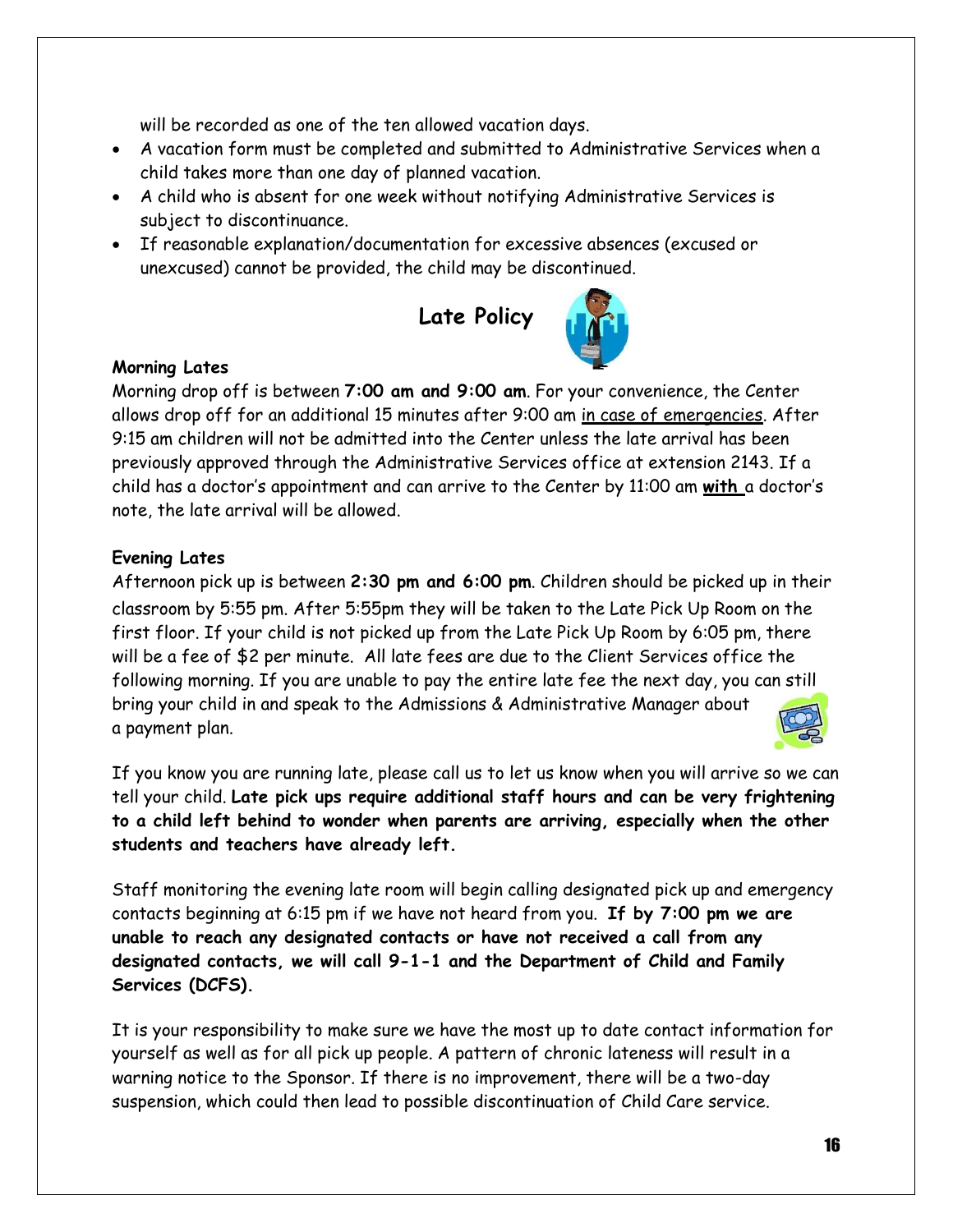# **Vacations**



Each child has 10 days of vacation for the school year (August through August). A vacation form should be filled out and turned into Administrative Services prior to taking the vacation. The regular Child Care tuition fee is charged during vacation time, as the child's place in Child Care is being reserved. Payment must be made in advance or the account will be charged a \$25 late fee.

If a child exceeds ten days of vacation**,** the Sponsor will be notified and likely put on a contract. If attendance continues to be a problem the child may be discontinued.

The Center is closed for one week in August, the week before the new CPS School year begins. This is a good time for parents to plan a vacation for their child. Please consult the Child Development Closing Calendar for exact dates. No Child Care tuition fee is charged for this week, as the Center is closed.



## **Sponsor Communication & Involvement**

Regular communication between Sponsors and Staff is very important. We ask that Sponsors pick up or drop off their children at least once per week in order to speak with staff and Supervisors, and see announcements posted around the center. St. Vincent's has an open door policy that allows Sponsors to visit the classroom at any time. Sponsors must show and carry their pick-up card during the visit.

There are Parent Bulletin Boards next to the elevators in the lobby and near the waiting area. Boards list important information including licenses, menus, product recalls, health announcements, and community events. Sponsors are encouraged to check both of these regularly as well as any announcements written on the white board near the elevators. There is a suggestion box located near the bulletin board, and Sponsors should feel welcome to share any comments with staff by submitting them there.

Parent Newsletters will be available on the podium in the lobby at the beginning of every month. Important information about events, Center closings and any policy changes will be included in the Newsletter. Please make sure you take one so you can stay up-to-date with what is going on at St. Vincent's.

Teachers are not able to take phone calls from Sponsors in the classroom so any calls from Sponsors will be transferred to Section Supervisors. Sponsors should, however, feel welcome to schedule an appointment to meet with the teacher, Supervisor, or Director if they have questions or concerns.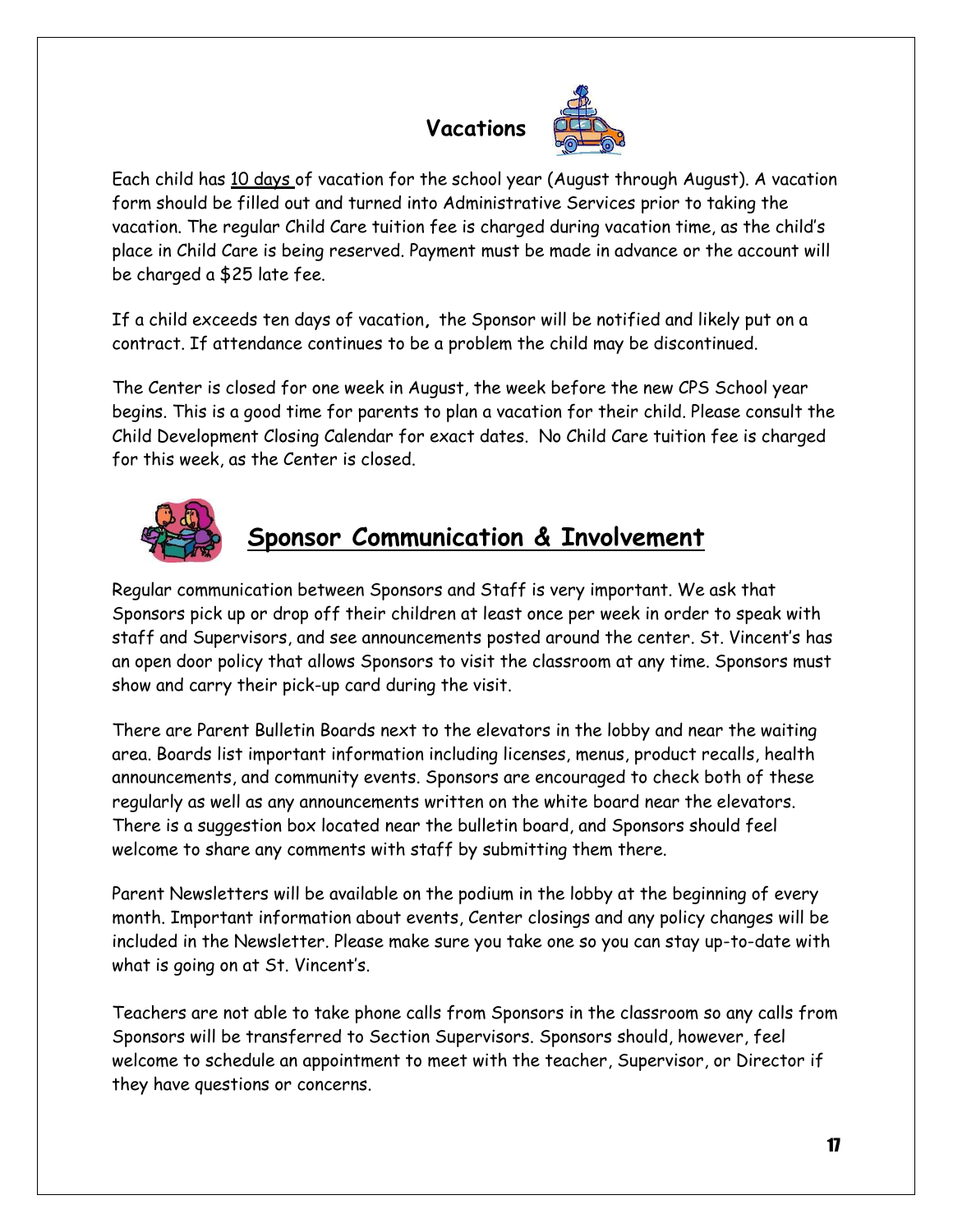# **Community Culture**



One of our goals is to connect our center to the communities our children come from. We encourage all Sponsors to help us represent your family by bringing pictures and items from your home, or by volunteering in the classroom. You can provide music, read stories, sing songs, play instruments or play games that your family finds special. Bringing your home to the classroom can help your child better adjust to a new environment, and help other children learn about your family and community.

We also encourage sponsors to notify us about events going on in the community so we can invite other parents and staff members to share in community culture. You can give your child's teacher a flier for a community event and we'll post it on the Parent Bulletin Board.

In addition to culture in the classroom, we celebrate many holidays throughout the year as a center. Please let us know about holidays your family celebrates and how we can celebrate with you and learn about the cultural traditions of our families.



#### **Parent-Teacher Conferences**

The purpose of parent-teacher conferences is to give parents an opportunity to discuss their child's growth and development, as well as the child's daily experience at the Center. This assures mutual communication between parents and Child Care staff. Parent-teacher conferences are mandatory for Early Childhood programs and are held twice during the year, in winter and in spring, by scheduled appointment.

If a parent is unable to meet with the child's teacher, the child may be suspended until the parent is able to meet. Employers are required by law to allow parents to attend school meetings. Section Supervisors can supply paperwork to support a parent's need to attend



meetings.

#### **Parent Fundraising**

St. Vincent's offers Child Development and related services to families at the lowest possible cost. To offset the shortfall between the actual cost-per-child and the revenue from service fees, subsidies, and other income, the Center has to raise additional funds. Participation by parents in fundraising projects is strongly encouraged.

Every spring, St. Vincent's conducts a parent fundraiser and all families are required to participate. The funds raised pay for the children's field trips, summer activities and classroom supplies. Each family's tuition account will be automatically charged upon completion of this fundraiser.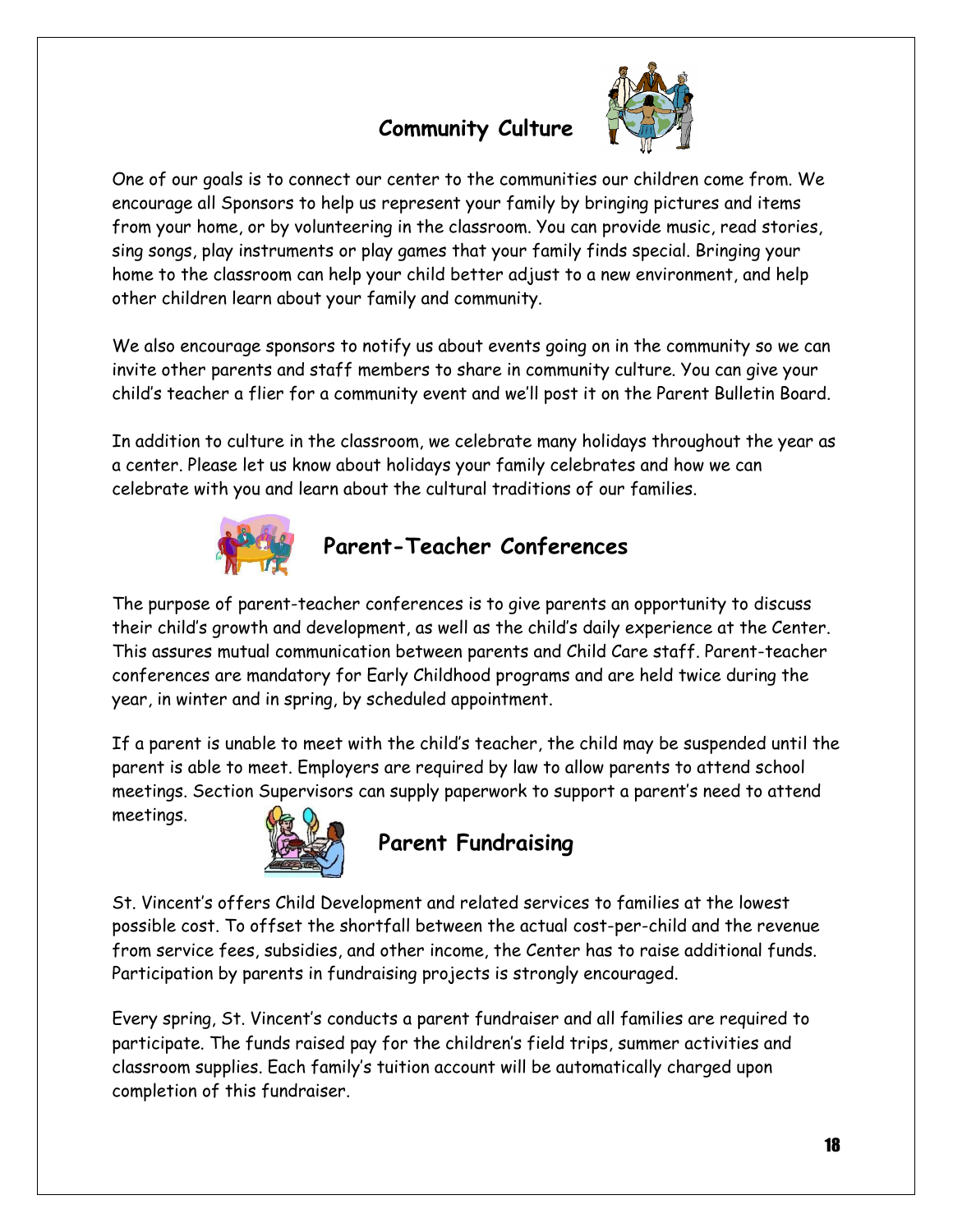#### **Family Support Services**



The Family Support Services team provides a range of services and programs to children at families at St. Vincent de Paul Center. Family Support Specialists aim to meet and get to know every family enrolled in our child development program in order to respond each family's needs and ensure that they have a positive experience at St. Vincent de Paul Center.

Family Support Specialists provide a range of supportive services to children and families including:

- Helping parents learn about new ways to support their child's social and emotional development.
- Providing short-term counseling and play therapy for children.
- Providing case management services including assistance with employment and connecting families to emergency food and clothing resources.
- Making referrals for services including counseling, Parent-Child Interaction Therapy, Early Intervention, Speech Therapy, Sensory Motor Groups and Art Therapy.
- Coordinating parent groups and social events.
- Working with families, teachers and child care staff to help students adjust to their classroom environment and thrive at SVDPC.

Through our partnership with Chicago Public Schools, Family Support Services has a specialized curriculum for all families in our Birth to Three Program. Parents are required to meet with their Family Support Specialist throughout the year to set goals for their child's development and for their family. This program also includes regular developmental newsletters, monthly parent groups focusing on child development and monthly parentchild activities. This program offers a great way for parents to enhance their child's early literacy skills, receive helpful information on managing the different stages of toddler development and participate in fun activities with their child.

#### **Non-Custodial Parent Visitation**



It is the policy of St. Vincent de Paul Center not to allow non-custodial parents to visit their children at the Center. Parents who have visitation rights, supervised or unsupervised, are asked to arrange these visits at times when the children are not at the Center. The Center has neither the personnel nor space available to provide supervision for such visits.

Only those persons authorized by the custodial parent or legal guardian are allowed to enter the Center to pick up children and confer with staff. Any questions or concerns surrounding situations in this area should be directed to a Social Worker.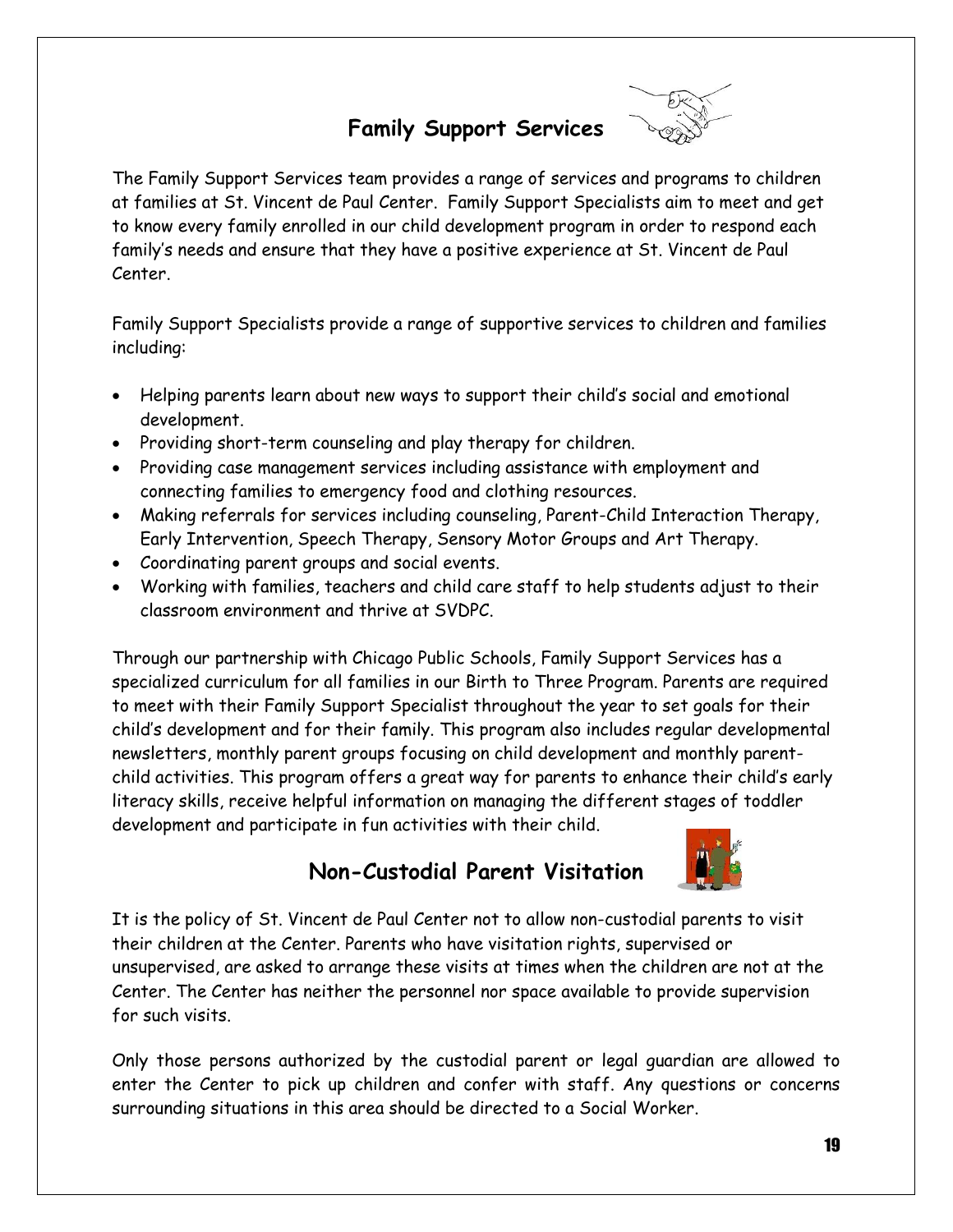

## **Child Abuse**

Under the Child Protective Services Act, all staff are mandated by the State of Illinois to report any unexplained marks or credible evidence of potential child abuse or neglect. In order to avoid confusion and concern, it is important that parents communicate with classroom staff about any injuries (cuts, bruises, scratches) that occur at home.

## **Additional Information**

**Food Program**



St. Vincent de Paul Center participates in the USDA-sponsored Child & Adult Care Food Program. Meals are prepared and served on site and meet Federal, State and City requirements. This information and the weekly menus for breakfast, lunch and snacks are posted on the Food Program Bulletin Board located in the lobby.

A breakfast snack of milk, juice or fruit and a whole grain bread product is offered to all children who arrive before 8:45 a.m. School-Age children's breakfast is served from 7:00 a.m. until 8:45 a.m., while other age groups have breakfast between 8:15 a.m. and 8:45 a.m.

Foods are prepared according to healthy food preparation practices. We do not fry food, nor do we add salt or fat when preparing food.

The children are served family style, for a relaxed social experience. Toddlers are served with the assistance of their teachers, while the older children serve themselves, allowing them to make their own choices. Children are encouraged to try all foods that are presented.

While St. Vincent's recognizes and accommodates documented medical and religious food restrictions, we cannot accommodate food preferences. The restriction form is to be updated annually. Children are not to bring in any supplementary foods. St. Vincent's accommodates milk restrictions by offering a choice of soy and rice milk.

Although there is no additional fee for meals, parents must to complete the Child and Adult Food Program form to help the Center obtain needed governmental subsidies for its on-site kitchen operations.



## **Foster Grandparents**

St. Vincent's Foster Grandparents, a part of the city of Chicago Department on Aging, volunteer in our classrooms. Our Foster Grandparents help to nourish a sense of tradition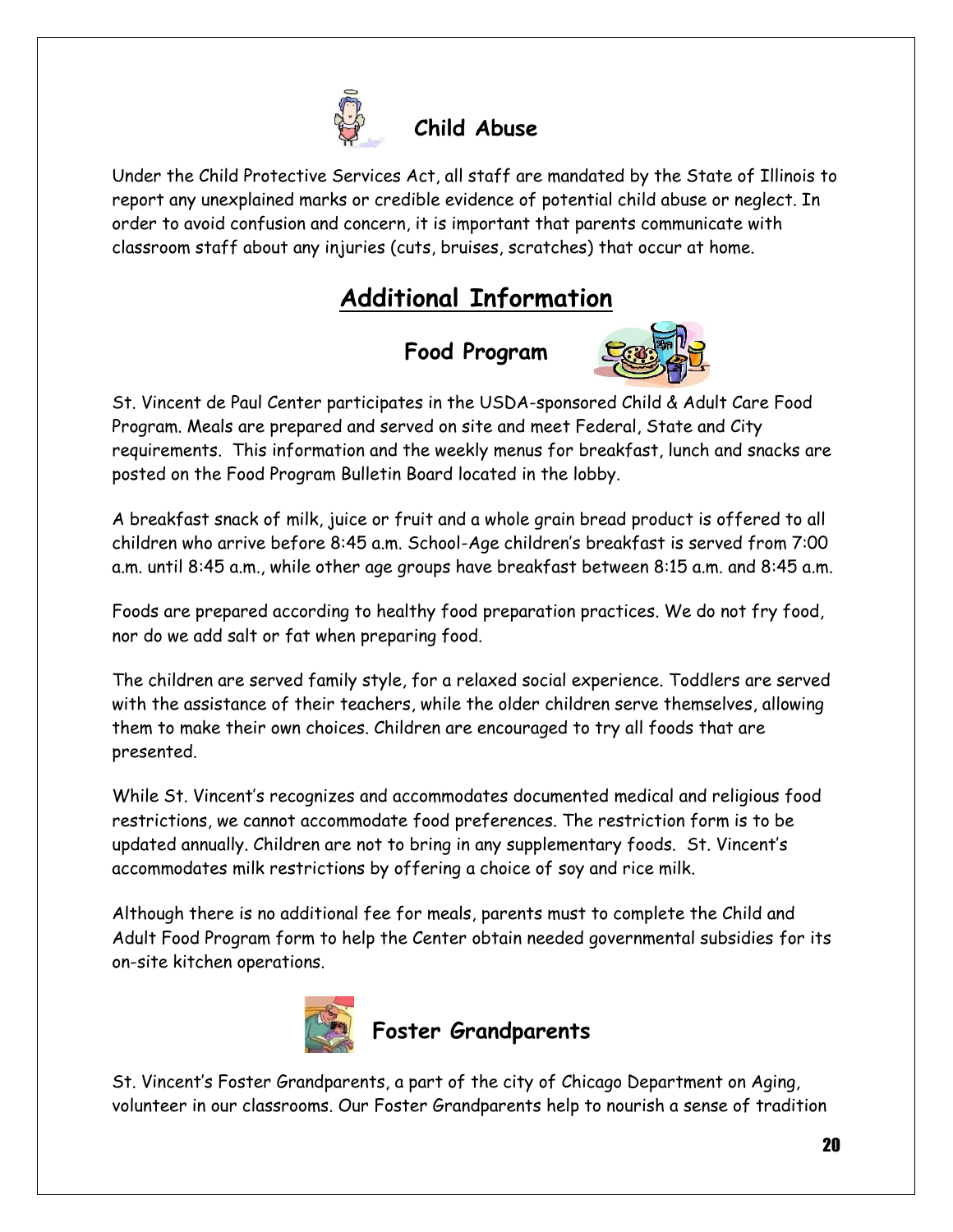and encourage a sense of responsibility in a younger generation. For more information visit http://www.ucanchicago.org/foster-grandparents/.



Throughout the year, special events are hosted by the age group programs as well as the entire Child Care program. These events include picture day, holiday events, and a variety of other activities. Please check regularly for flyers and postings about events.



It is important for a child to celebrate a birthday with classroom friends. Simple, storebought (per Chicago Board of Health regulations) healthy, age-appropriate snacks are preferred, but cupcakes are welcome. It is important that parents make birthday arrangements with the Child Care staff at least one day in advance. Please make sure that you ask the classroom teachers about any dietary restrictions so that all children can participate.

Due to DCFS regulations, birthdays are the only time that we can provide sugary desserts to children so please refrain from bringing treats to your child's classroom.

Due to the number of children with peanut/tree nut allergies, please make sure that any food brought in for birthday celebrations **does not contain peanuts or tree nuts**.



We are very glad that our parents and teachers develop strong relationships. However, in the interest of focusing on children and celebrating occasions in a child-centered way, we ask that you refrain from giving gifts to teachers during the holidays.



#### **Appropriate Clothing for Children**

Since painting, play dough and water play are important parts of the program, practical clothing that is easy to wash is recommended. Children in comfortable clothing enjoy more relaxed play. Each child must always have at least three changes of clothing in his/her locker. The younger the child, the more often changes are necessary. Clothing will be immediately placed in a plastic bag if it becomes soiled and sent home. When soiled or wet clothing is sent home, a replacement is expected the next day. Parents must provide training pants, disposable diapers and wipes if they are used. If parents do not comply with this policy, the child will not be permitted to return to the Center until appropriate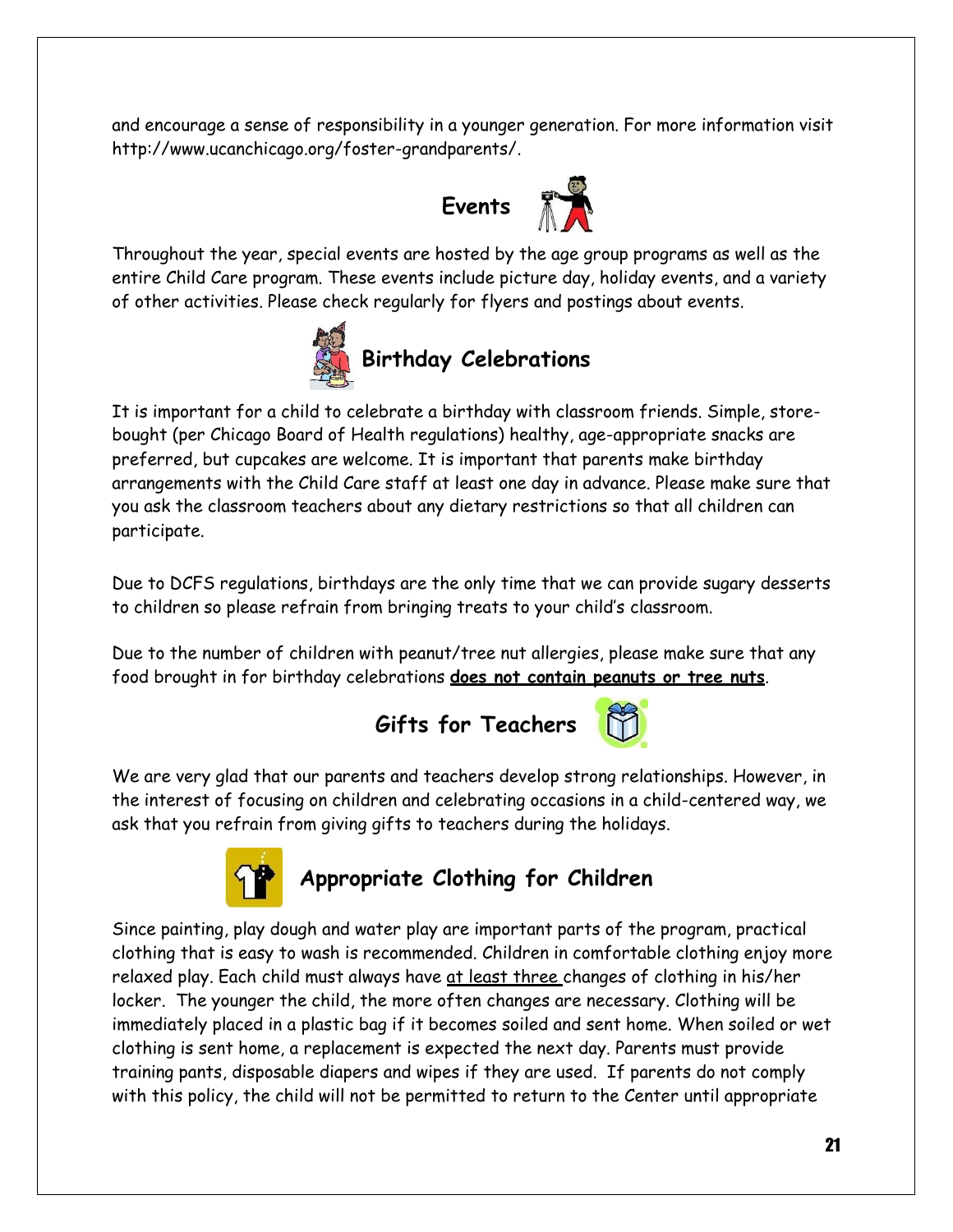clothing is supplied.

During the winter, if the temperature is above 30 degrees, the children will go outside to play. Sponsors should make sure that children have appropriate clothing in the winter including: snow pants, winter jacket, hat, mittens, scarf and boots. When the weather is nicer, Sponsors should select clothing that is suitable for each day.

Children must always have a pair of gym shoes available in their locker or wear them for the day. We want to keep toes and feet safe, so sandals and flip flops are not allowed.

For safety reasons, jewelry and wearing beads in the hair are not allowed on children under three years of age.



St. Vincent de Paul Center cannot be responsible for any lost or stolen items. Please mark all clothing and personal items with permanent identification**.** Teachers will inform parents if the child should bring any toys or books for show and tell.

A lost and found is located in the Center's main lobby. Please check with the front desk if you are missing something.

#### **Financial Matters & Responsibilities**



## **General Information & Tax Information**

St. Vincent de Paul Center is a not-for-profit agency with many services, including weekly Child Care for working parents and caregivers, teen parents and parents and caregivers qualifying for state-subsidized Child Care. The weekly tuition payments are one of many sources of funding needed to help pay Child Development operating expenses.

The Center is required to comply with many regulatory financial, operational, city and state licensing, safety, health and security procedures and is subject to surprise compliance audits. The financial records and internal controls are audited annually by an independent accounting firm.

The Center's federal tax identification number is 36-1722800.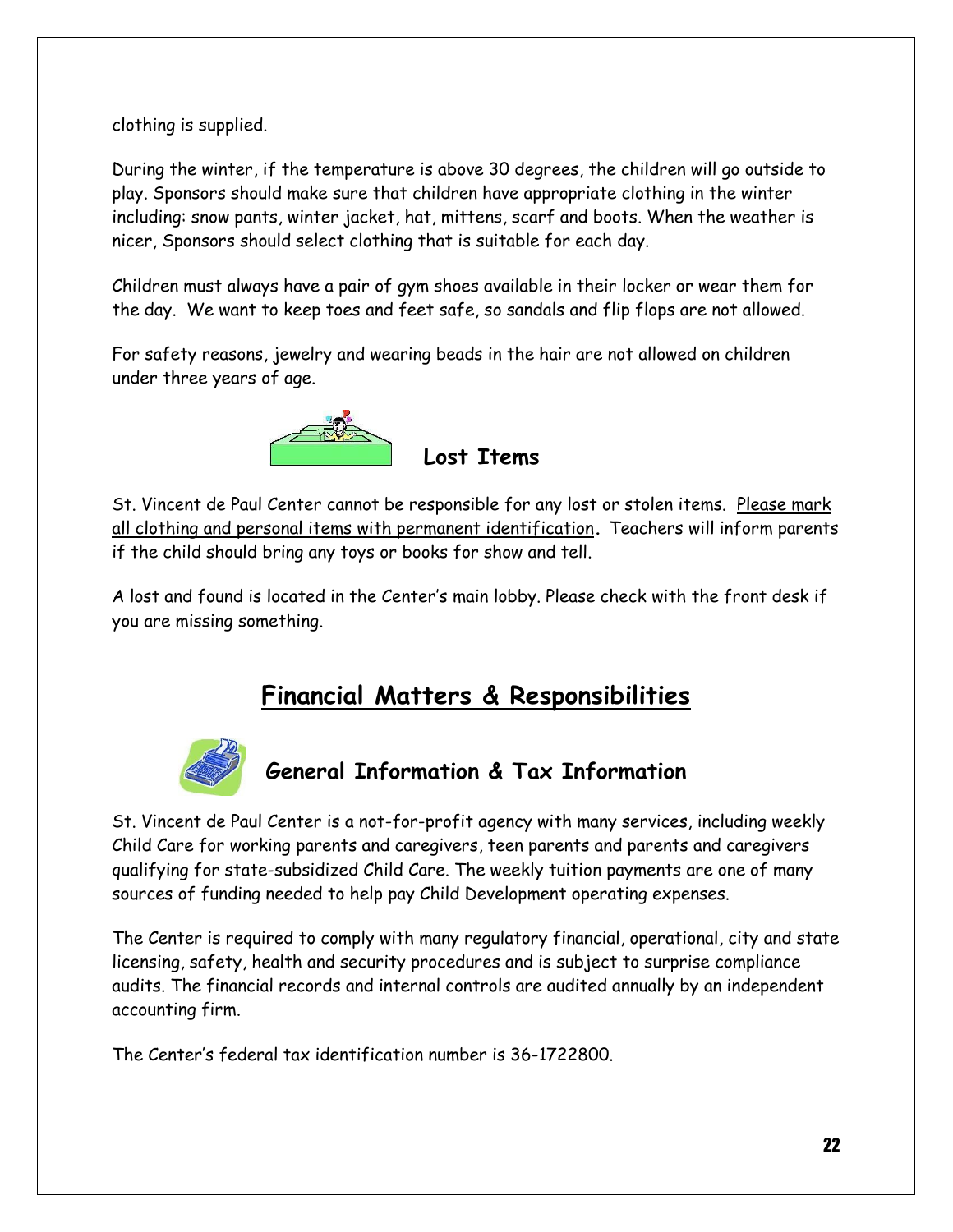## **Client Services Office**



The Center's Client Services Office is located on the  $2^{nd}$  floor. Day-to-day tuition matters, site-administered IDHS subsidies and collection of payments are performed by the Client Services office, which includes the CCAP eligibility Manager and staff. The Client Services Office is monitored and secured for safety and confidentiality. Please contact the Office Manager, if you need a special receipt for tax or business purposes or if you have questions about your weekly tuition or financial payments.



## **Tuition Determination & Redeterminations**

The Client Services Office determines the weekly tuition based on a family's household size, income and the number and age of the children enrolled at the Center. The age categories include: infant, toddler, preschool and school age.

The Center has a site-administered contract with IDHS and will assist you in obtaining IDHS state subsidized Child Care, if you qualify.

From time to time, parents and caregivers may experience significant changes in household size and income (loss of job, completion of school, etc.) after the Office has determined their weekly tuition fee. If you experience any of these significant changes, please contact the Client services office as soon as possible so we can re-assess your weekly tuition fee and advise the state, as required, to help minimize disruptions to your Child Care subsidy.

Honesty and cooperation are key to a quick and smooth assessment of your tuition. Your information will be treated confidentially. Parents who withhold or misrepresent information will be responsible for any assessed, retroactive tuition at the applicable Maximum Weekly Tuition Rate and/or may be discontinued from the Child Development program.

**Weekly tuition is based on the enrollment schedule rather than daily attendance. There is no waiver of fee for enrolled children due to illness, vacation, suspension or other absences.**



Your account is charged weekly for tuition and must be paid by **noon** on **Wednesday**. You can pay by cash, check or money order. Checks and money orders are to be made payable to **St. Vincent de Paul Center**.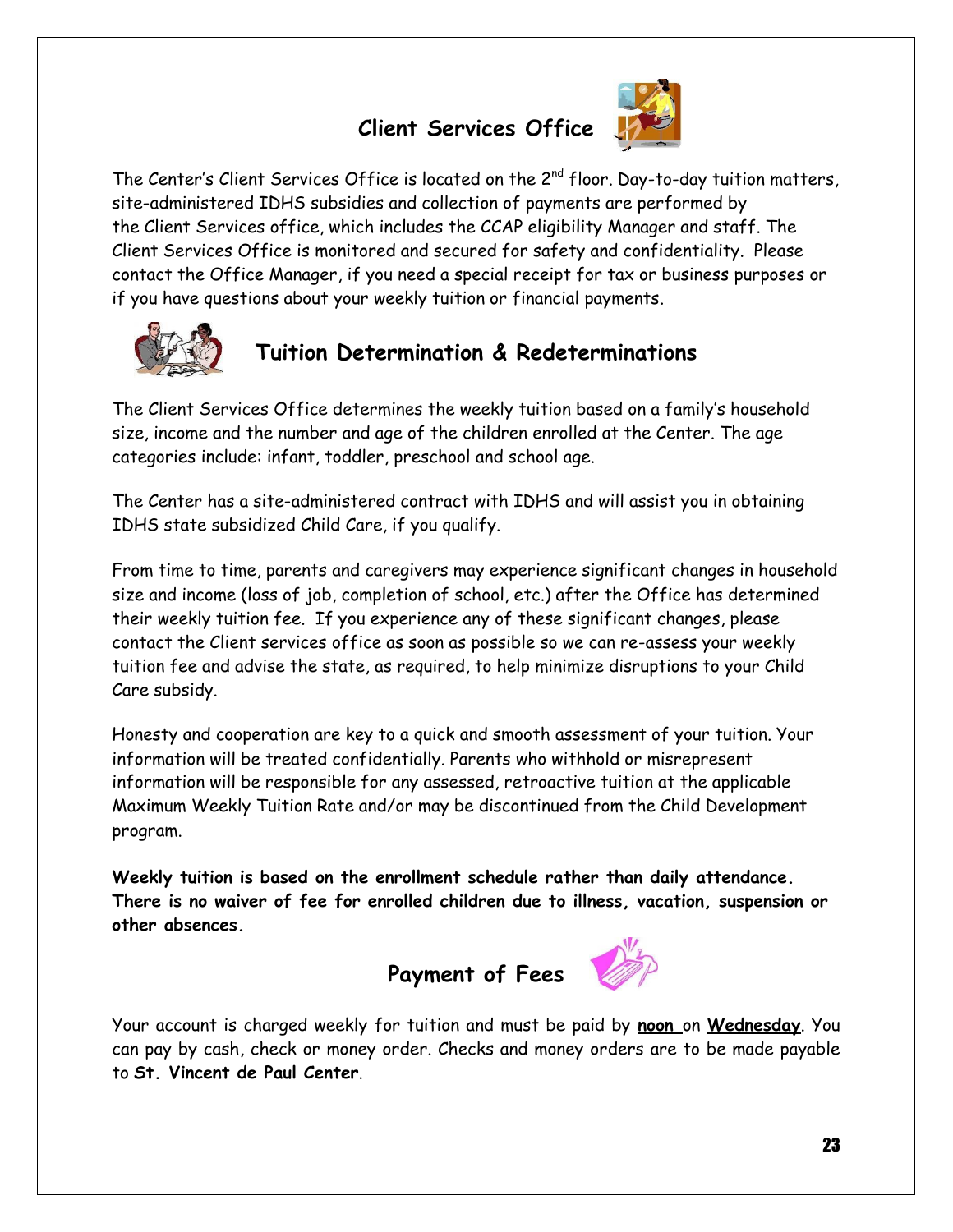All financial payments, including weekly tuition, are to be made directly to the Client Services Office. We encourage you to pay the Friday before to avoid the payment lines on Monday. If the office is closed or you do not want to wait in line, please place your payment in an envelope, write parent/caregiver and child's name on the envelope and place the envelope in the payment slot to the left of the Business Office door.

If tuition payment is not received by noon on Wednesday, your account will be charged a late fee of \$25. By Friday noon of the same week, if your account is not paid in full. including all late fees, your child will not be allowed to return to the Center the following Monday, until your account is paid in full. If you are continuously late, you may be discontinued from the Child Care program.

If you are experiencing a financial hardship, please contact the Office Manager before your account becomes delinquent, to avoid late fees or discontinuance from Child Care. We will do our best to help provide continued Child Care during your financial hardship. Financial hardships include:

- Death in immediate family
- Loss of job
- Major emergency medical costs
- Housing catastrophe
- Vehicle accident

The Office Manager will review the situation and recommend an appropriate financial solution for your situation.

If you would prefer to prepay the weekly tuition for three months or longer, you can do so with VISA or Master Card. Contact the Office staff if you will be prepaying with a credit card.

#### **Returned Check Policy**



If the bank returns your check due to insufficient funds or a closed account, the Client Services Office will notify you. You are responsible to pay, immediately, in cash the amount of the returned check and any bank fees. If we receive a second NSF check, all future financial payments must be made in cash, money order or cashier's check.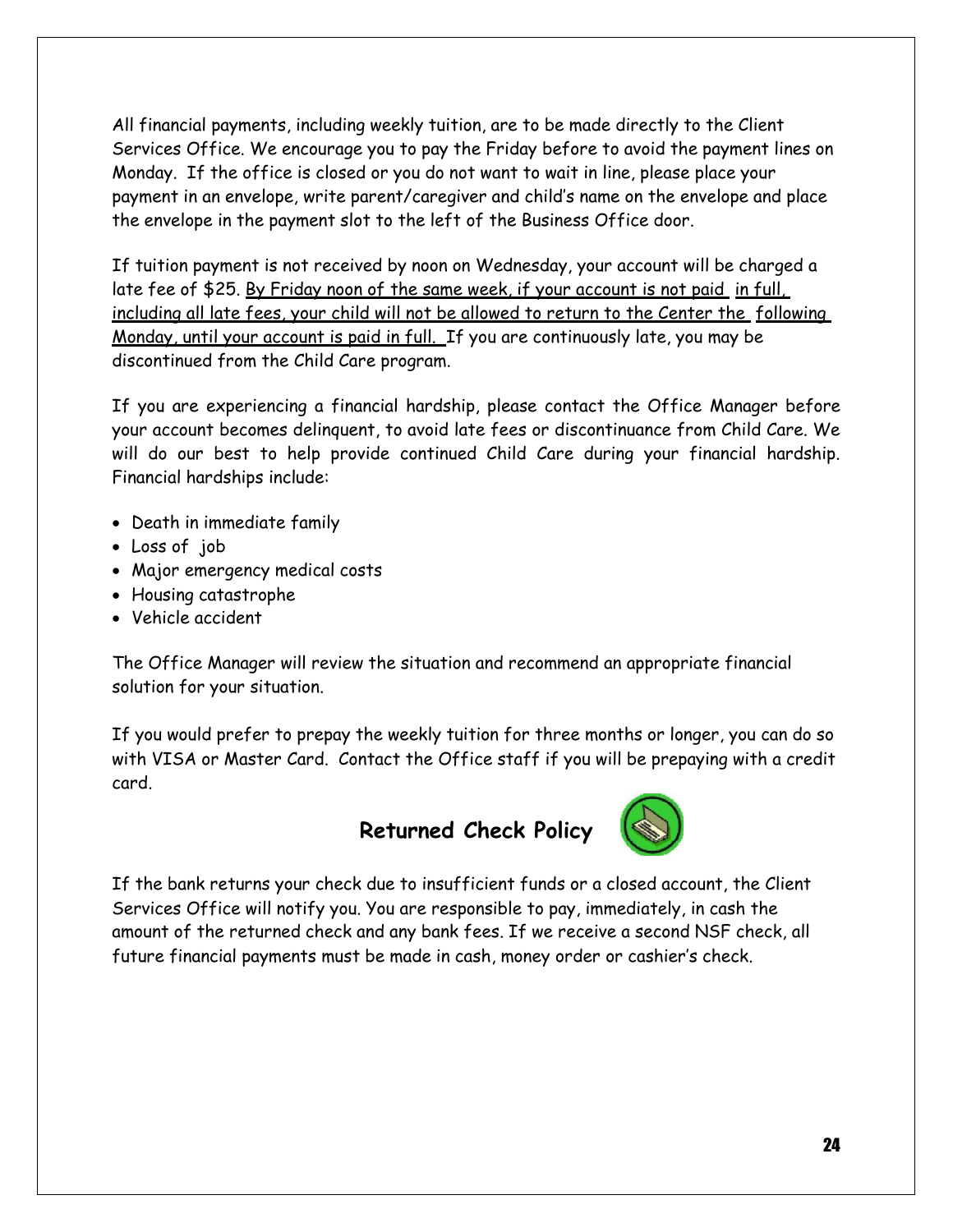## **Other Services at St. Vincent de Paul Center**

#### **Community Outreach Services**



- St. Vincent de Paul Center also has a Senior Services and an Outreach program for the community.
- Senior Services offers comprehensive, individualized case management to mobilitylimited, at-risk seniors who live on the North Side of Chicago. The overarching goal of the Senior Services program is to support seniors to help maintain independent living in the community for as long as it is safe for them to do so.
- The Outreach provides support to families and individuals to secure more selfsufficient and stable life. This support focuses on areas of public benefits, employment, housing, education, community referrals, public benefits and more. All families at St. Vincent de Paul Center are welcome to receive support from the Outreach Program.

If you or someone you know may be interested in one of these services, you can speak to a family support specialist who can refer you to the program.



St. Vincent de Paul Center reaches out to the needs of children, families, seniors and the homeless through the work of nearly 2,000 volunteers, working collectively over 30,000 hours each year. From large events, such as the Fleur de Lis Ball and the Homeless Outreach Luncheon, to the day-to-day Child Care activities, our volunteers are as much a part of this organization as its employees.

Prospective volunteers are interviewed by a Volunteer Coordinator who helps them determine where their talents can be productively used.

If you are interested in volunteering please contact the Volunteer Coordinator. Background checks are required for all regular volunteers

#### **Nearly New Shop**



St. Vincent de Paul Center operates the Nearly New resale shop. Donated clothing, household items, books, jewelry, and other merchandise are sold in the shop, and proceeds benefit the Center's programs. The entrance to the Nearly Shop is located on Webster. Please inquire at the front desk for hours of operation and donation drop-off hours.